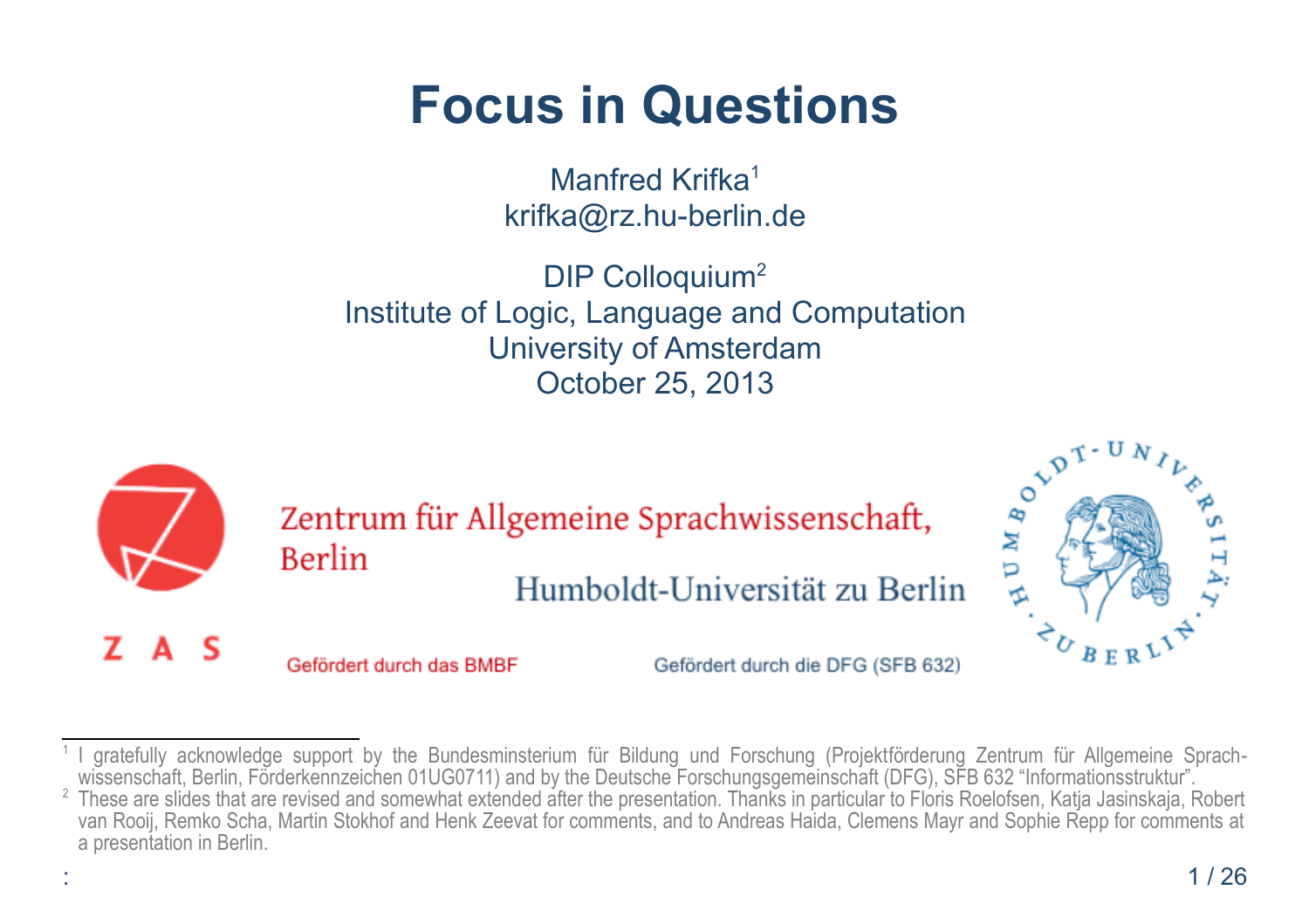# **1 Issues of this talk**

Context:

- (1) Semantics of speech acts as **acts** that change the world by introducing new commitments (cf. Szabolcsi 1982[3](#page-1-0) )
- (2) Explanation of embedding of illocutionary acts under "semantic" operators like negation, quantification, conditionals, predicates like *wonder* (Cohen & Krifka 2011<sup>[4](#page-1-1)</sup>, Krifka t. app.<sup>[5](#page-1-2)</sup>)

With questions: Embedded questions (question radicals vs. question speech acts)

- (3) Negation in polarity questions
	- a. Is there a vegetarian restaurant around here?
	- b. Is there no vegetarian restaurant around here? why different from (a)?
	- c. Isn't there a vegetarian restaurant around here?  $-$  why different from (b)?
- (4) Here: Focus in polarity (yes/no) questions:
	- a. Did John order soup? Yes. / No. / #No, Mary did. / No, he ordered salad.
	- b. Did JOHN order soup? Yes. / #No. / No, MARY did. / #No, he ordered salad.
- (5) Other topics
	- a. Question tags: John ordered soup, didn't he?
	- b. Focus in constituent questions: And who ordered SOUP?

#### Issues of this talk: 2 / 26

<span id="page-1-0"></span><sup>3</sup> Szabolcsi, Anna. 1982. Model theoretic semantics of performatives. In: Kiefer, Ferenc, (ed), *Hungarian linguistics*. Amsterdam: John Benjamins, 515-535.

<span id="page-1-1"></span><sup>4</sup> Cohen, Ariel & Manfred Krifka. 2011. Superlative quantifiers as modifiers of meta-speech acts. *The Baltic International Yearbook of Cognition, Logic and Communication* 6: 1-56.

<span id="page-1-2"></span><sup>5</sup> Krifka, Manfred (to appear), Embedding illocutionary acts. In: Roeper, Tom & Margaret Speas (eds.): *Recursion: Complexity in Cognition*. Springer.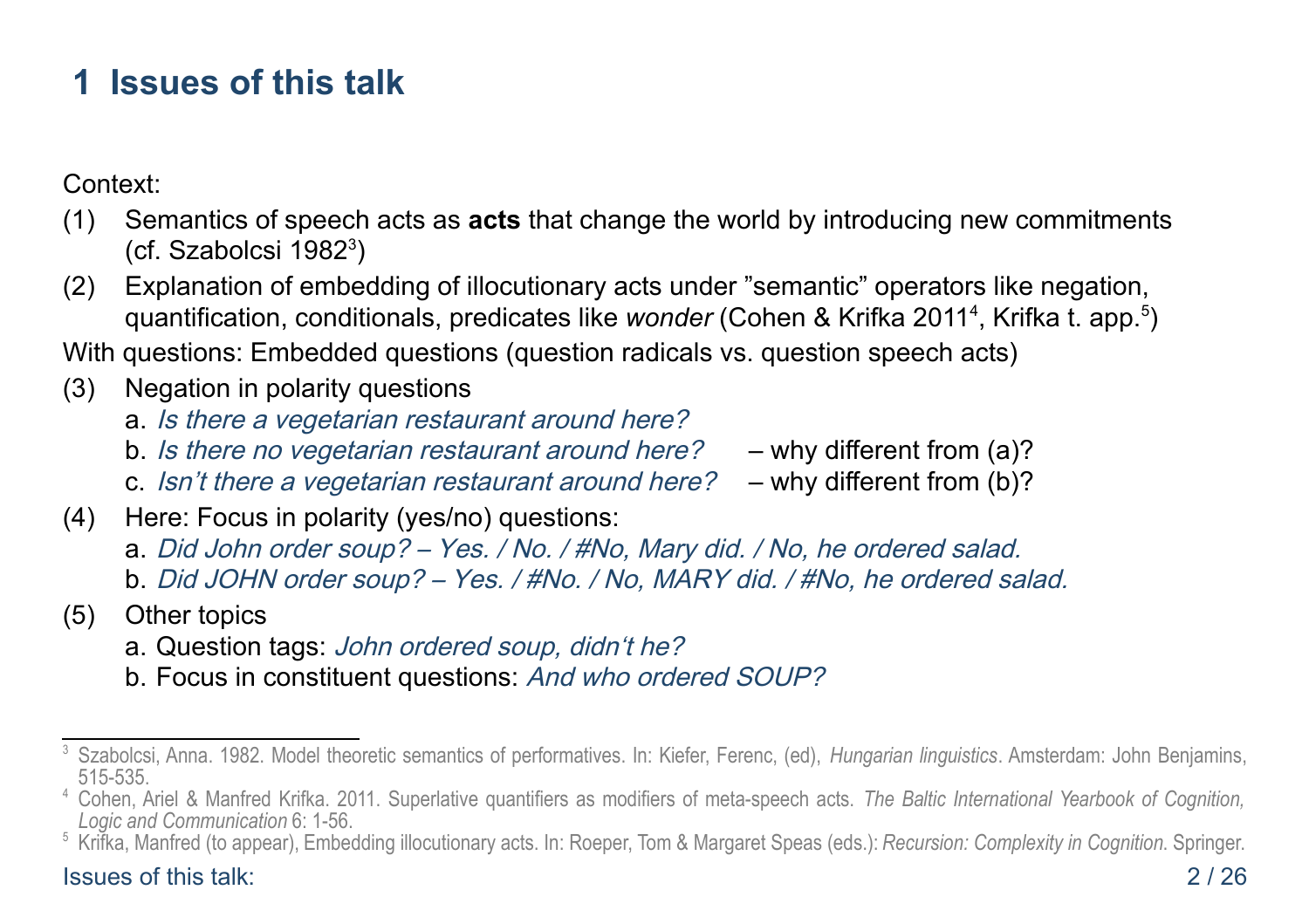# **2 Basic framework for speech acts**

### **2.1 Commitment states and their updates**

- (1) **Common Ground** / **Commitment State** c: Set of publicly shared propositions, as accrued so far in conversation; containing bot propositions about the world and about conversational commitments of the interlocutors.
- (2) Notice that the same commitment state can be reached in different ways.
- (3) Example, assertive commitment<sup>[6](#page-2-0)</sup>:

 $S_1[S_2]\vdash \varphi$ :  $S_1$  has assertive commitments to  $S_2$  w.r.t. the proposition  $\varphi$ , that is (cf. Alston  $2000^7$  $2000^7$ ):

- $-$  S<sub>1</sub> has to provide evidence for  $\varphi$  if asked to do so,
- $S_1$  has to face social consequences if  $\varphi$  turns out to be false, e.g. loss of face, loss of trust
- (4) Update of c with speech act  $A_{s1, s2}$ , where  $S_1$ : Speaker,  $S_2$ : Addressee:  $c + A_{s1,S2} = c \cup com<sub>c</sub>(A_{s1,S2})$ where  $com_c(A_{s1,s2})$ : the commitments originating from A at c.
- $(5)$  c + S<sub>1</sub>, to S<sub>2</sub>: *It is raining*.
	- $= c \cup com<sub>c</sub>(S<sub>1</sub>, to S<sub>2</sub>: It is raining.)$
	- $= c \cup {S_1[S_2]}$  | 'it is raining', 'it is raining'}

update by that  $S_1$  is committed to 'it is raining' and that it is raining.



Figure 1: Update of commitment state c by speech act  $\mathbb A$ 



Figure 2: Same commitment state reached along different ways

<span id="page-2-0"></span><sup>6</sup> The turnstile ⊢ stands for Frege's Judgement Stroke, cf. Frege, Gottlob (1979), *Begriffsschrift.*

<span id="page-2-1"></span><sup>7</sup> Alston, William P. 2000. *Illocutionary acts and sentence meanings*. Cornell University Press.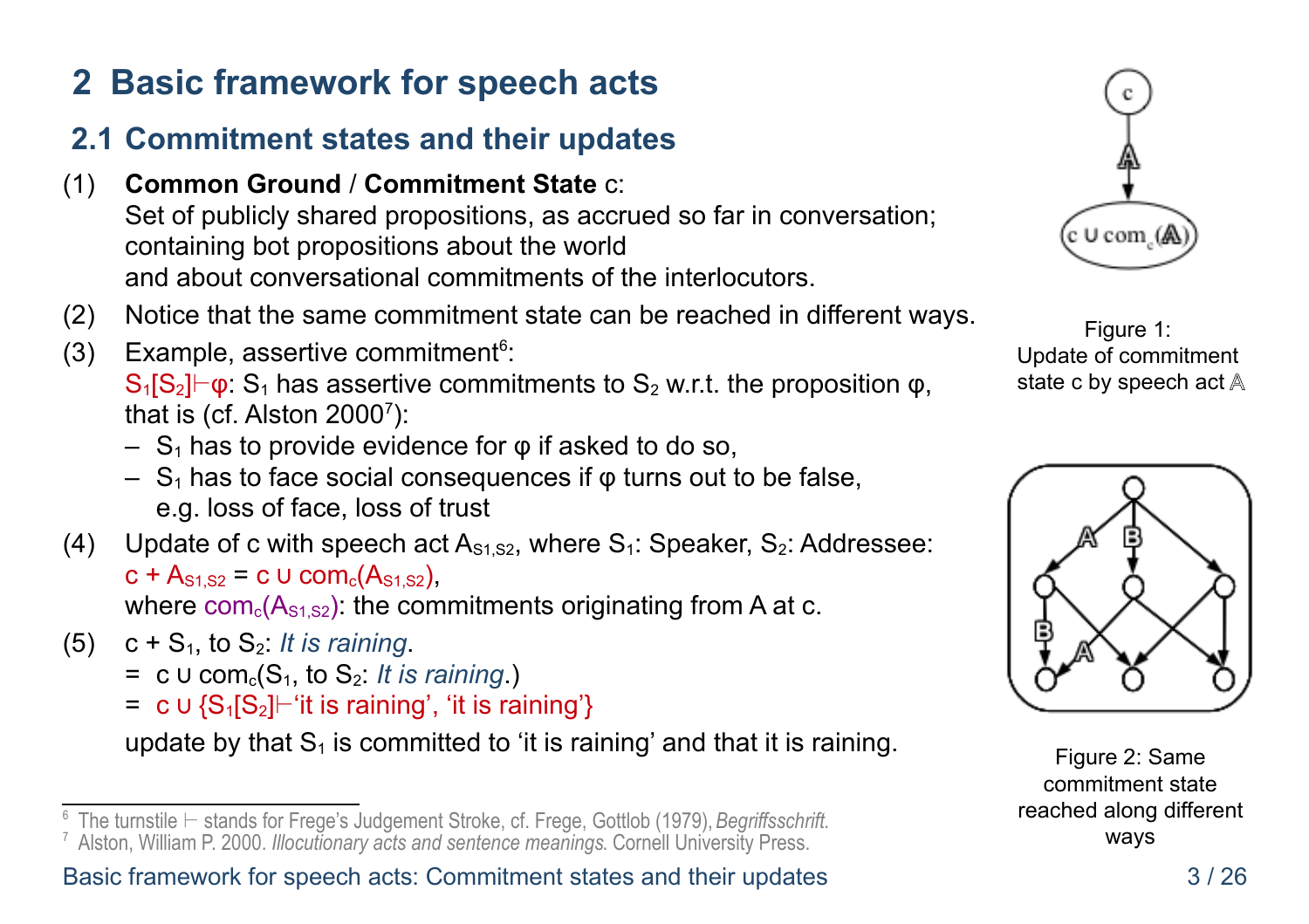#### **2.2 Commitment Spaces and their updates**

- (6) For certain phenomena, commitment states are not sufficient, as a speech act might not only change the commitment state, but the possible **continuations** of commitment states.
- (7) Example: Denegation (Searle 1[9](#page-3-1)69 $\degree$ , Hare 1970 $\degree$ ): I don't promise to come.

– a refusal to make a promise to come.

- (8) C is a Commitment Space (CS) iff a. C is a set of commitment states; b.  $\exists c \in C$   $\forall c' \in C$  [c ≠ ø ∧ c  $\subseteq$  c'] We call the commitment state  $\bigcap C$  the "root" of C, and write  $\sqrt{C}$ .
- (9) Update of a commitment space with a speech act A, where A is defined for commitment states, now defined for commitment states:

 $C + A = \{c \in C \mid \sqrt{C} + A \subseteq c\}$ 

(10) Notice that the same commitment state can be reached following distinct paths:  $C + A \neq C + B$ but  $C + A + B = C + B + A$ 





<span id="page-3-1"></span><span id="page-3-0"></span><sup>8</sup> Searle, John. 1969. *Speech acts. An essay in the philosophy of language.* Cambridge: Cambridge University Press. <sup>9</sup> Hare, R. M. 1970. Meaning and speech acts. *The Philosophical Review* 79: 3-24.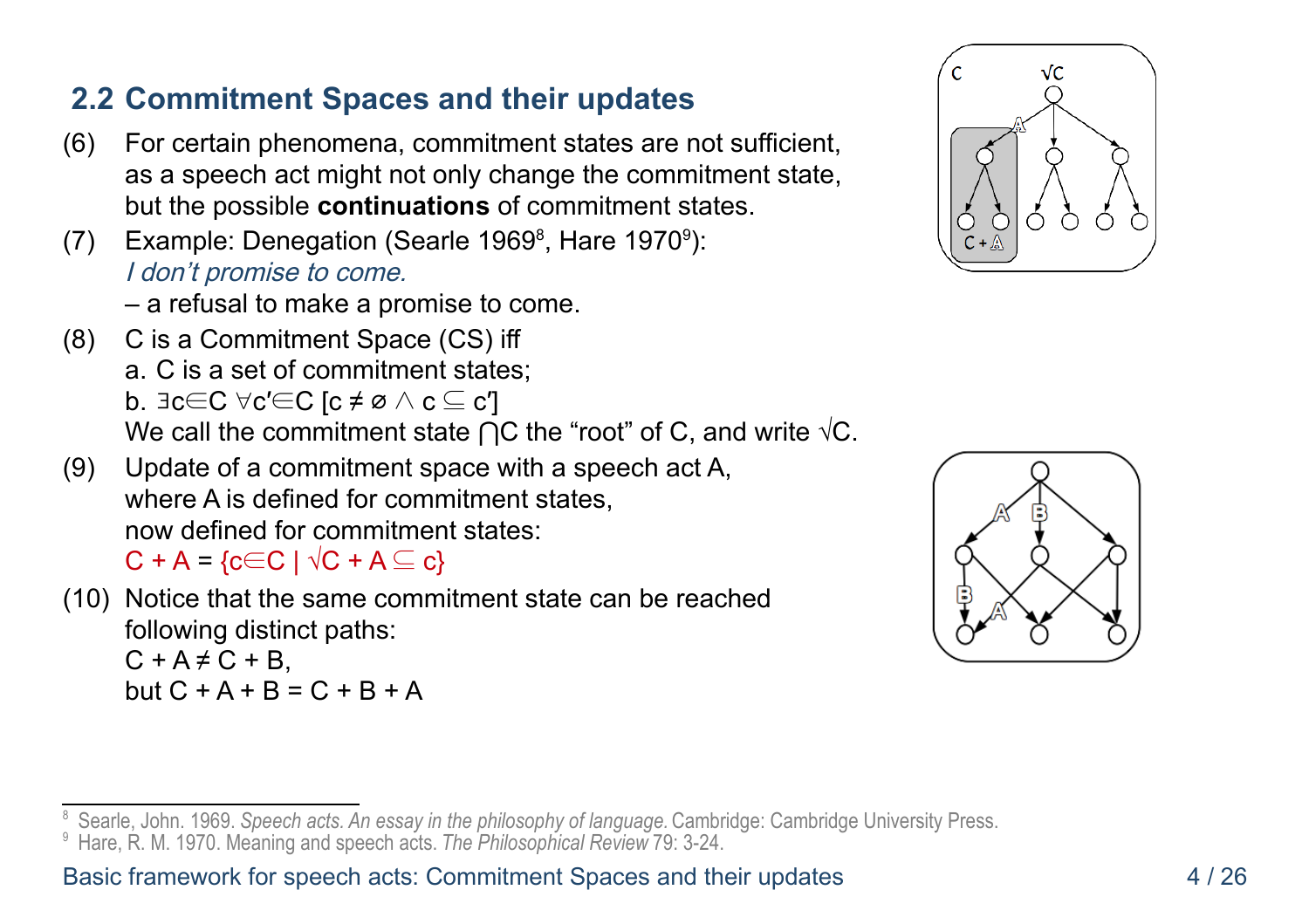#### **2.3 Example: Denegation**

- (11) Update of a commitment space with the denegation of A:  $C + \sim A = C - \{c \in C \mid \exists c' \in C[c' + A \subseteq c]\}.$ i.e. exclude from C all c for which the commitments A hold.
- (12) C + S1, to S2: *I don't say that it's pouring.*
	- $= C + \sim S1$ , to S2: it is pouring
	- $= C {c \in C \mid \exists c' \in C[c' \cup {S_1S_2} \vdash 'it \text{ is pointing'}]}$
- (13) Notice: Denegation does not change the root of the input CS, but prunes the possible future developments; it is a **meta speech act** (Cohen & Krifka 2011).
- (14) Update with denegation of A, lifted to commitment spaces (strict version, excluding A in the future):  $C + \sim A = C - \bigcap \{C'' \subseteq C \mid BC' \subseteq C[C' + A = C'']\}$

 $C + \sim$ 

√C

Figure 5: Denegation of commitment space with ~A.`

(15) But: Denegations can be retracted, just like simple speech acts; non-monotonic updates for which we need a more complex representation.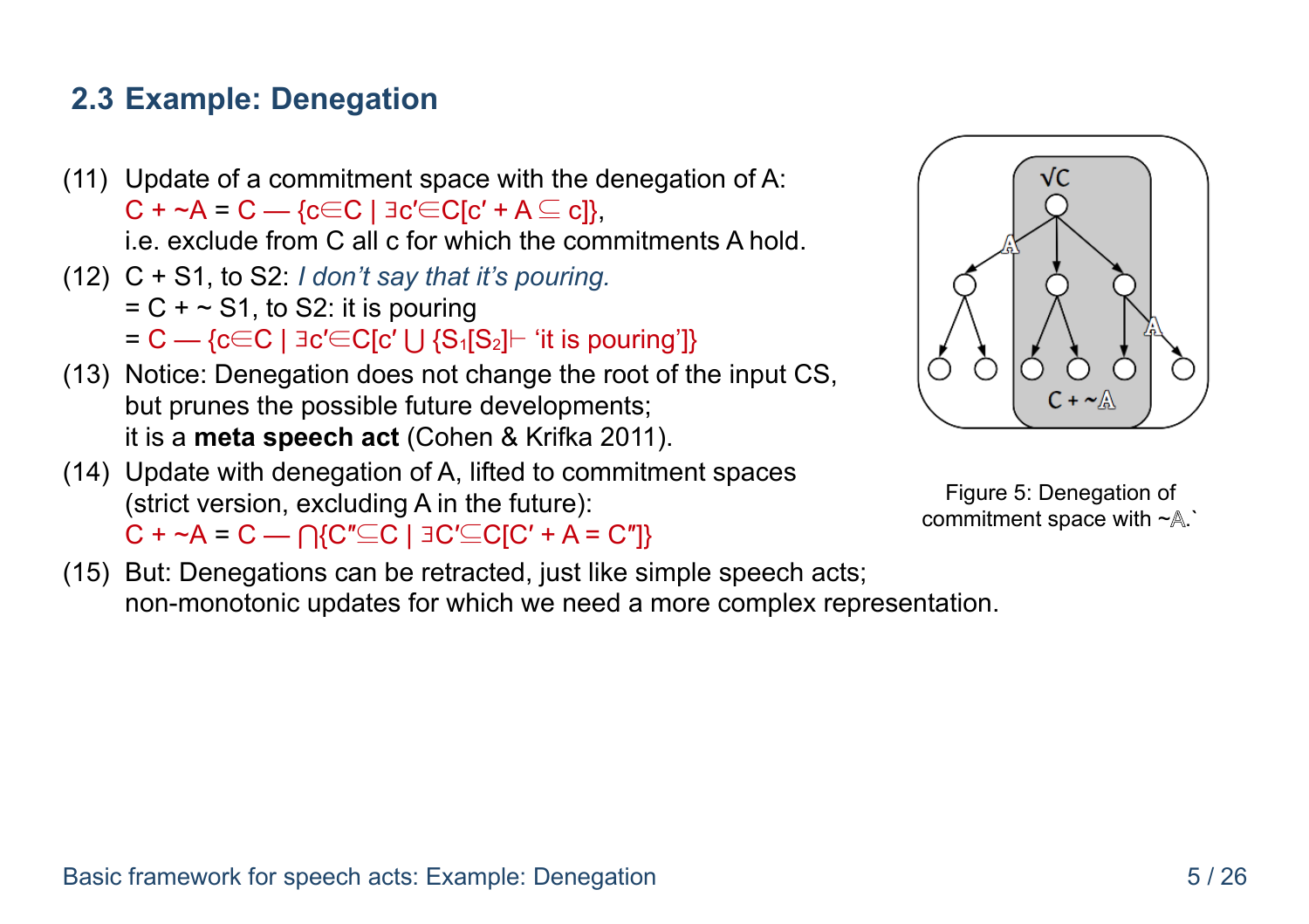#### **2.4 Commitment Space Developments**

- (16) For non-monotonic updates we need a record of the history of how the CS developed; here: restricted to rejection of most recent acts.
- (17) This history is modeled as a **stack**, a sequence of commitment spaces, a **Commitment Space Developments (CSD)**
- (18) Update of a CSD with a speech act:

 $\langle ... , C \rangle + A = \langle ... , C , C + A \rangle$ 

- update the last commitment space of the stack: C+A
- add this commitment space to the stack.

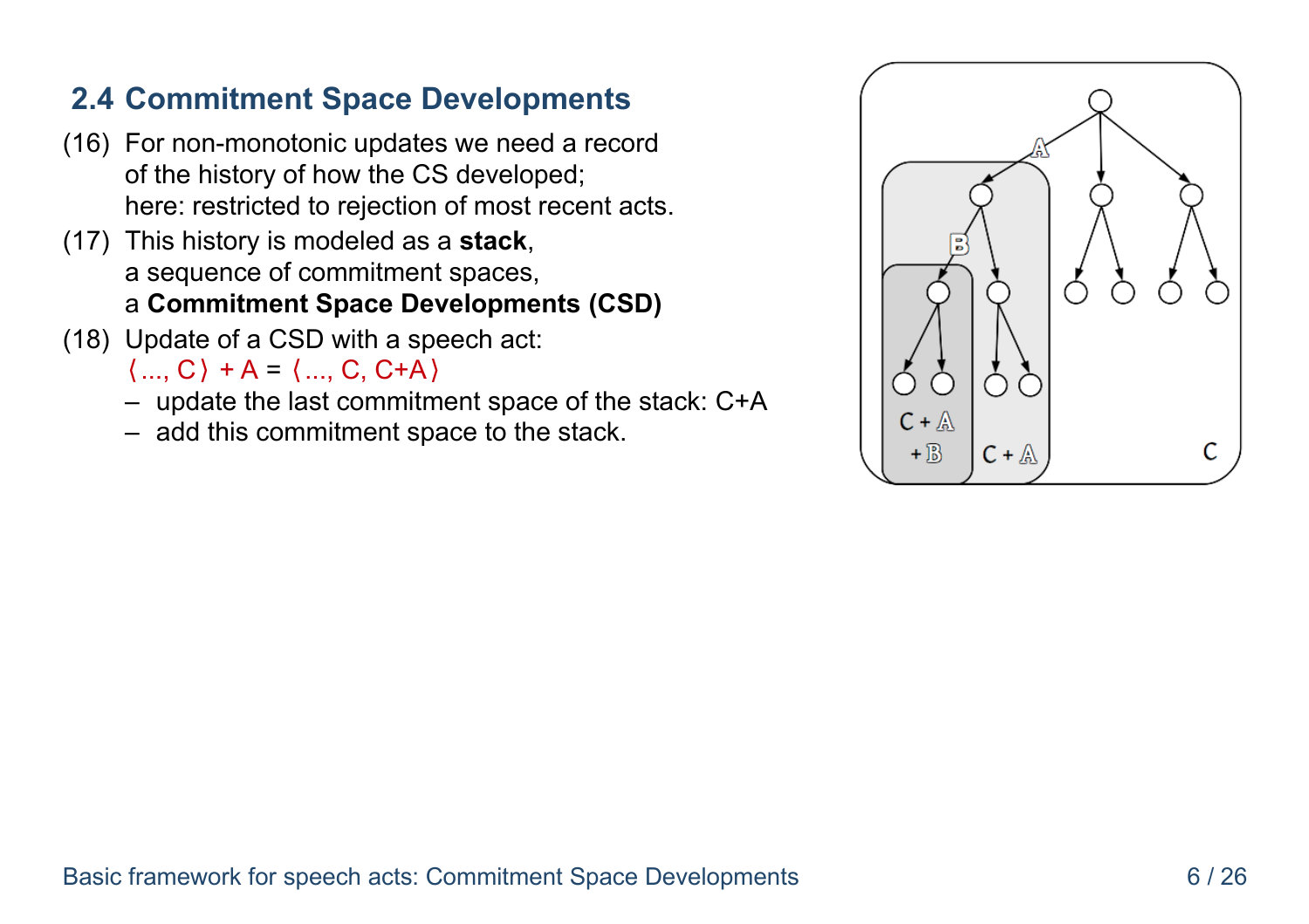# **3 Assertions and reactions to assertions**

# **3.1 Assertions**

- (1) Assertions have a double purpose:
	- a. speaker expresses commitments for a proposition<sup>[10](#page-6-0)</sup>
	- b. speaker attempts to make the asserted proposition part of the common ground
- (2) These two purposes can be dissociated; in particular, (b) is not essential for assertions, pace Bach & Harnish 1982<sup>[11](#page-6-1)</sup>: *Believe it or not, I didn't steal the cookie.*
- (3) Moore's paradox # *Ed stole the cookie, but I don't believe it.* can be explained by a pragmatic conflict between committing both to φ and to '¬ I believe φ'.
- (4) Interpretation of Assertion as a sequence of two updates (here:  $S_1 \vdash ...$  instead of  $S_1[S_2] \vdash ...$ )  $\langle \dots, C \rangle + S_1 \vdash \varphi + \varphi$ 
	-

=  $\langle ... , C + S_1 \vdash \varphi$ , adding assertive commitment to the proposition  $\varphi$  $C + S_1 \vdash \varphi + \varphi$  adding proposition  $\varphi$  itself

<span id="page-6-1"></span><sup>11</sup> Bach, Kent & Robert M. Harnish. 1979. *Linguistic Communication and Speech Acts*. Cambridge, Mass.: MIT Press.



<span id="page-6-0"></span><sup>10</sup> For a commitment approach to assertion cf. MacFarlane, John. 2011. What is assertion? In: Brown, Jessica & Herman Cappelen, (eds), *Assertion. New philosophical essays*. Oxford: Oxford University Press,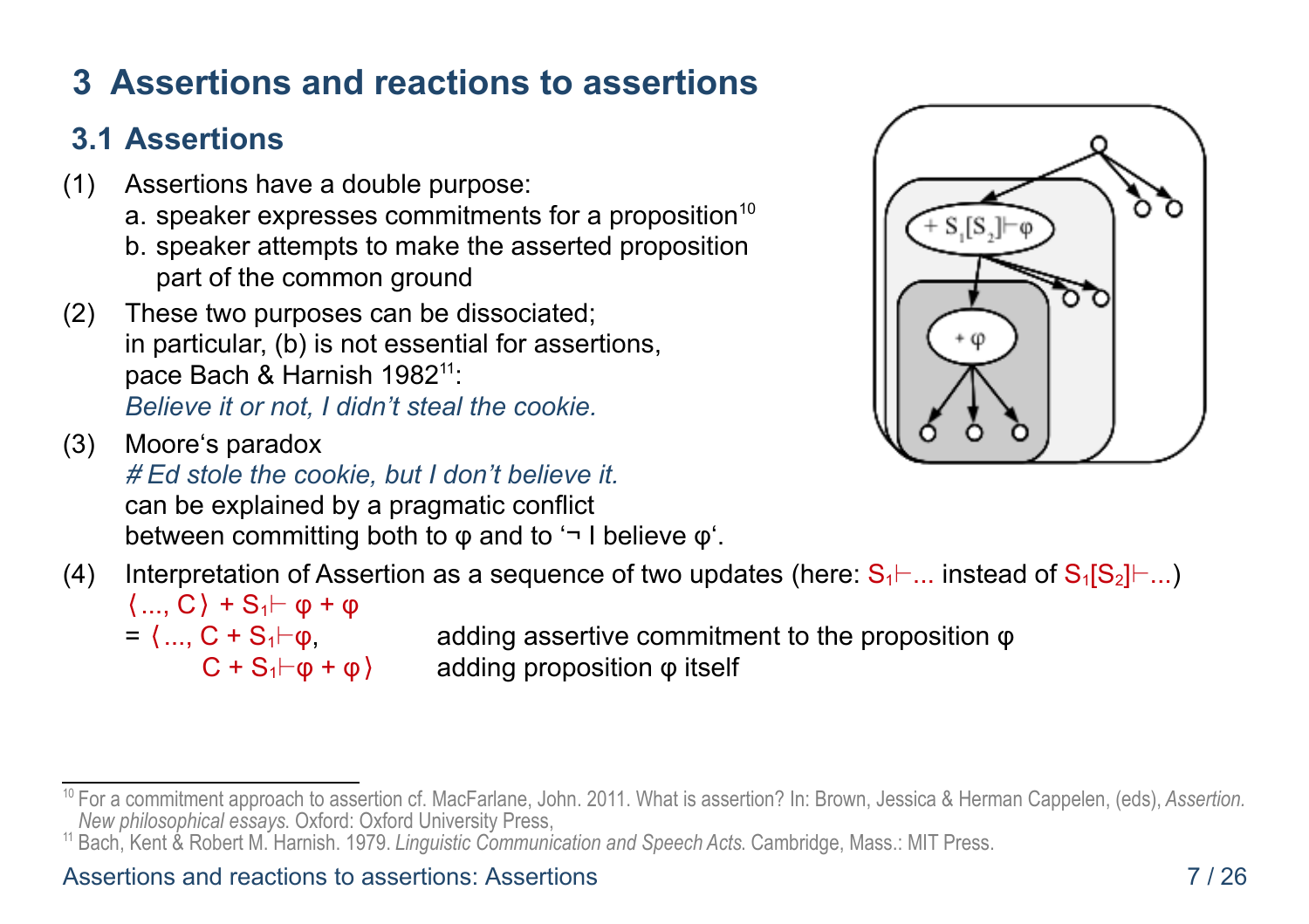- (5) A proposal for the syntactic and prosodic realization:
	- a. Syntactic realization:

TP: tense phrase, denoting a proposition, ForceP: illocutionary force, suggested by Rizzi (1997), cf. performative hypothesis, Ross (1970), Sadock (1974).

- b.  $\langle ..., C \rangle$  +  $\llbracket$  [Force<sup>o</sup>  $\vdash$ ] [TP  $...$ ]] ]<sup>S1,S2</sup>  $= \langle ...,\textsf{C}\rangle + \textsf{S}_1 \vdash \llbracket [\textsf{\tiny TP} \, ... \,]\rrbracket^{\textsf{S1},\textsf{S2}} + \llbracket [\textsf{\tiny TP} \, ...\,]\rrbracket^{\textsf{S1},\textsf{S2}}$
- b. Boundary tone L%: part of expression of assertive commitment, cf. Bartels (1997)<sup>[12](#page-7-0)</sup>.
- c. Nuclear stress H\*: indicates that proposition is new in c, as L\* would mark that proposition is already in c (cf. Pierrehumbert & Hirschberg 1990<sup>[13](#page-7-1)</sup>, Truckenbrodt 2012[14](#page-7-2))
- (6) Alternative:

 $S_2$  assumes proposition solely due to commitment of  $S_1$ , based on the standing of  $S_1$  in the community of speakers:

But if a lie would not endanger the esteem in which the utterer was held, nor otherwise be apt to entail such real effects as he would avoid, the interpreter would have no reason to believe the assertion. – Peirce 1908[15](#page-7-3)

#### Assertions and reactions to assertions: Assertions 8 / 26





<span id="page-7-0"></span><sup>12</sup> Bartels, Christine. 1997. T*owards a compositional interpretation of English question and statement intonation*. Ph.D. Dissertation, University of Massachusetts at Amherst.

<span id="page-7-1"></span><sup>&</sup>lt;sup>13</sup> Pierrehumbert, Janet & Julia Hirschberg. 1990. The meaning of intonational contours in the interpretation of discourse. In: Cohen, Philip R. & Jerry L. Morgan, (eds), *Intentions in communication*. Cambridge, Mass.: MIT Press, 271-311.

<span id="page-7-2"></span><sup>14</sup> Truckenbrodt, Hubert. 2012. Semantics of intonation. In: Maienborn, Claudia, Klaus von Heusinger & Paul Portner, (eds), *Semantics: An international handbook of natural language and meaning*, Vol. 3. Berlin: Walter de Gruyter,

<span id="page-7-3"></span><sup>&</sup>lt;sup>15</sup> Ch. S. Peirce [ca. 1908] Judgement and assertion. In Collected Works (1936), 5.547.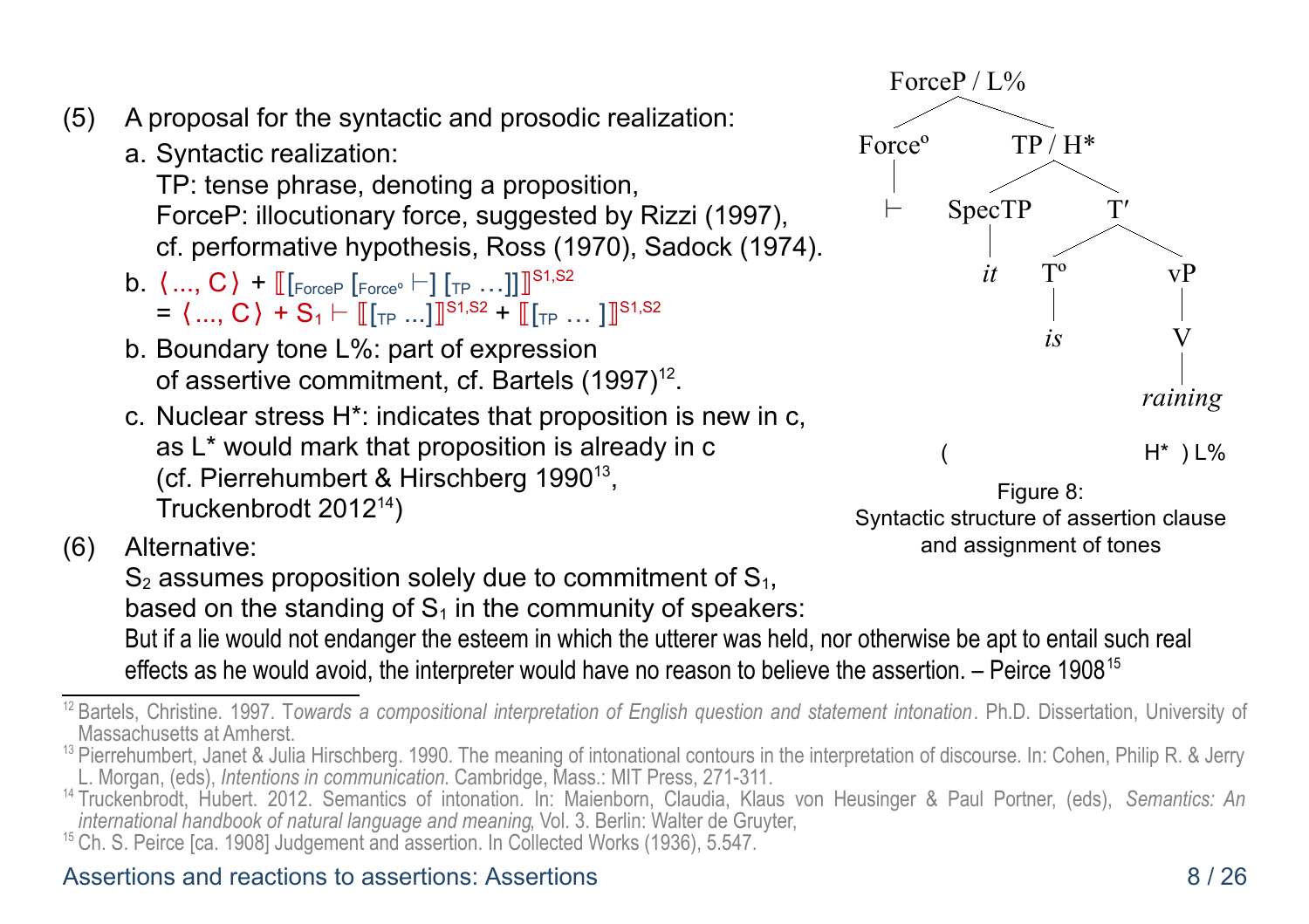#### **3.2 Reaction to assertions**

- (7) The part  $\langle \ldots, C \rangle + S_1 \vdash \varphi$  is accepted without any reaction, and difficult to reject: A: *You stole my cookie.* B: *Don't say that! / Take that back! You will regret it.*
- (8) The part  $\langle ... , C + S_1 \vdash \varphi \rangle + \varphi$  is often explicitly accepted, and easy to reject: A: *You stole my cookie.* B: *Uh-huh. / Yes. / No.*
- (9) Mechanism of response particles (cf. Krifka 2013, also Farkas & Roelofsen to appear):
	- TP of antecedent clause introduces a propositional discourse referent,
	- Reponse particles are anaphoric on such prop. discourse referens and use them to express speech acts.
- (10) The move  $+ \varphi$  corresponds to the "projected set" in Farkas & Bruce (2011)<sup>[16](#page-8-0)</sup>, the move +  $S_1$   $\vdash$   $\phi$  corresponds roughly to the commitments of  $S_1$
- (11) Answer okay, uh-huh, or no reaction:  $S<sub>2</sub>$  accepts the proposed commitment space, in particular: accepts  $\varphi$  as part of the common ground, but does not express a public commitment for the proposition φ  $\langle ... , C + S_1 \vdash \varphi$ , Assertion of  $\varphi$  by  $S_1$  $C + S_1 \vdash \varphi + \varphi$  proposal to make  $\varphi$  common ground

Assertions and reactions to assertions: Reaction to assertions 9 / 26

<span id="page-8-0"></span><sup>16</sup> Farkas, Donka F. & Kim B. Bruce. 2010. On reacting to assertions and polar questions. *Journal of Semantics* 27: 81-118.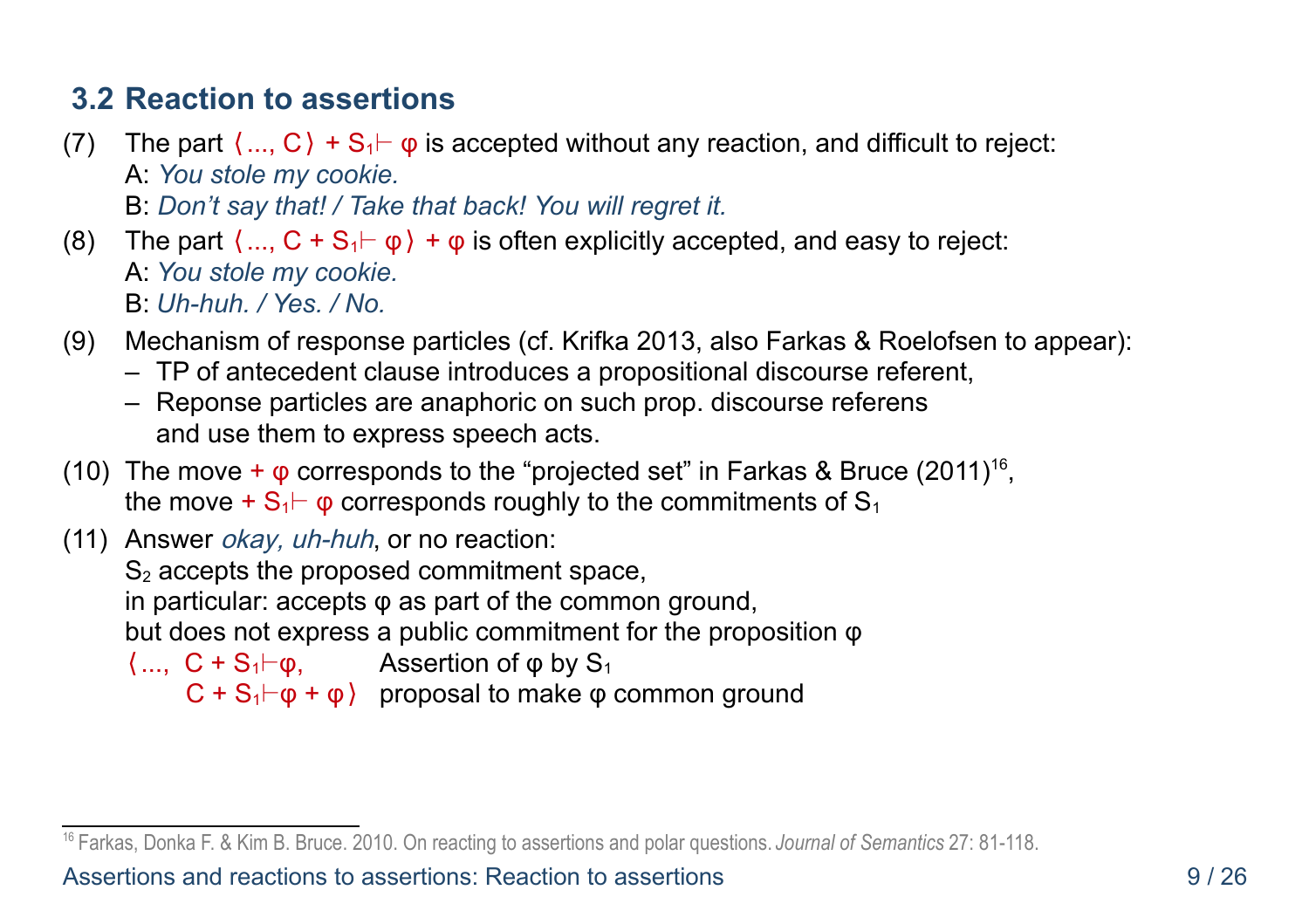#### **3.3 Acceptance and Rejection with** *yes* **and** *no*

(12) Answer yes:  $S_2$  asserts the same proposition:

 $\langle ...,\ C + S_1 \vdash \varphi,\right.$  Assertion of  $\varphi$  by  $S_1$  $C + S_1 \vdash \phi + \phi$ , proposal to make  $\phi$  common ground  $\textsf{C}$  + S<sub>1</sub>⊢φ + φ + S<sub>2</sub>⊢φ $\textsf{V}$  agreeing assertion of φ by S<sub>2</sub>

where yes picks up a propositional discourse referent introduced by the TP of the antecedent clause (Krifka 2013)

- (13) Answer  $no: S_2$  negates the same proposition; for consistency, this requires a previous rejection by a REJECT operation,
	- as a common ground c cannot contain both  $\varphi$  and S<sub>2</sub> $\vdash$ ¬ $\varphi$ :
	- $\langle ...,\ C + S_1 \vdash \varphi,\$  commitment of  $S_1$  towards  $\varphi$  $C + S_1 \vdash \varphi + \varphi$ , proposal to make  $\varphi$  common ground  $C + S_1 \vdash \phi$ , REJECT<sub>s2</sub>: Return to last step  $C$  + S<sub>1</sub>⊢φ + S<sub>2</sub>⊢ ¬φ) opposing assertion of ¬φ by S1
- (14) The resulting common ground contains conflicting commitments, but is not contradictory.

 $\langle ... , C, C + A_{s1, s2} \rangle$  + REJECT<sub>s2</sub> =  $\langle ... , C \rangle$ 

- (15) Notice that *no* does not itself reject, but enforces a prior rejection, no rejection e.g. in confirming responses to assertion that is negated: S<sub>1</sub>: Ed didn't steal a cookie, S<sub>2</sub>: No, he didn't.
- (16) REJECT can be expressed by particles, cf. Romanian ba, Hungarian de in Farkas & Roelofsen (to appear)<sup>[17](#page-9-0)</sup>

<span id="page-9-0"></span><sup>&</sup>lt;sup>17</sup> Farkas, Donka F. & Floris Roelofsen. 2012. Polar initiatives and polar particle responses in an inquisitive discourse model. Manuscript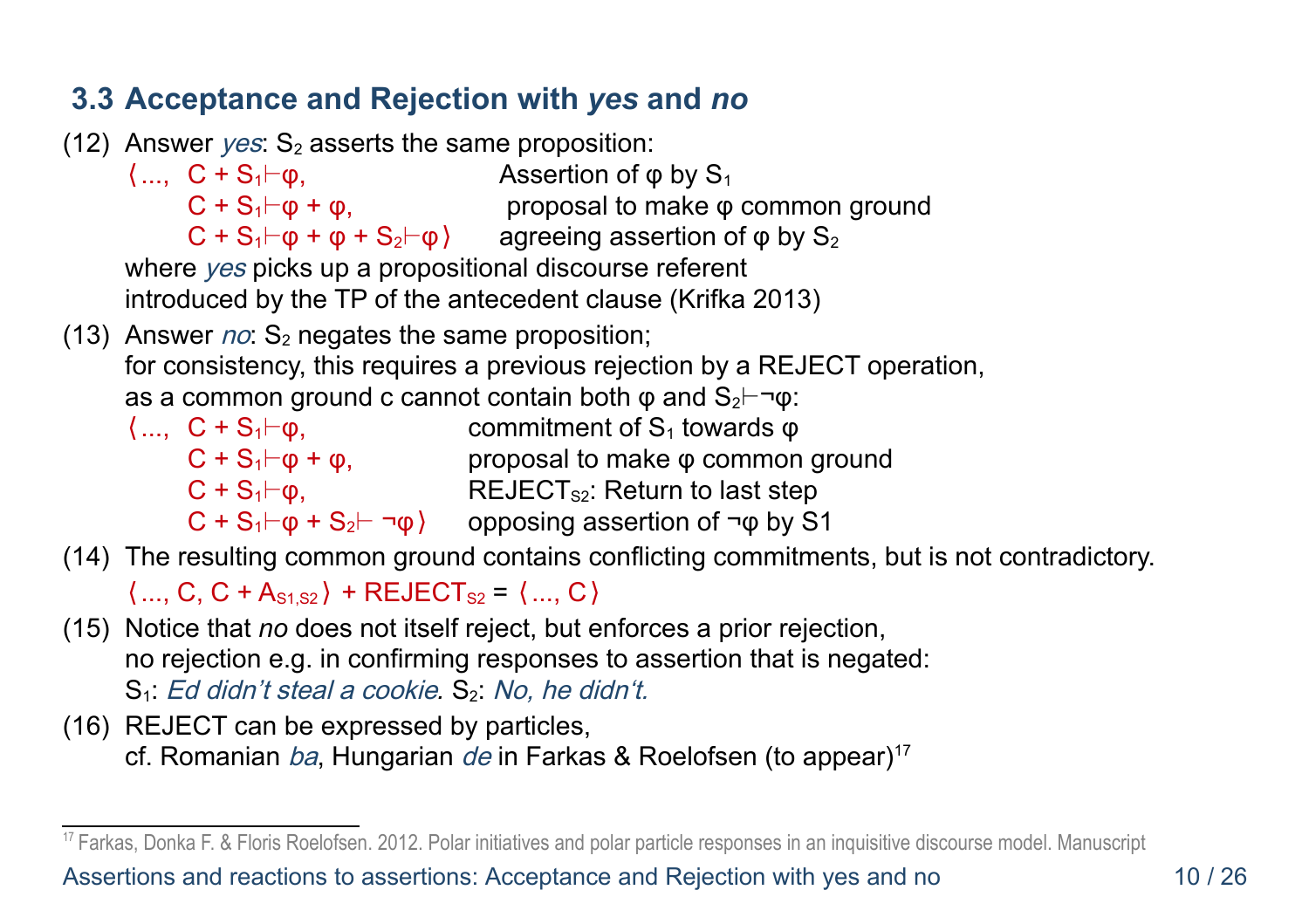# **4 Polarity questions**

### **4.1 Interpretation of polarity question as flipped assertions**

- (1) Question radicals vs. questions speech acts: a. Mary knows  $\lceil_{\text{CP}}$  whether  $\lceil_{\text{TP}}$  John arrived b. Did John arrive?
- (2) Question radicals: A set of propositions (cf. Hamblin 1973):  $\lceil_{CP}$  whether  $\lceil_{TP}$  John arrived], interpreted as {'John arrived',  $\neg$ 'John arrived'}, = {φ,  $\neg$ φ}
- (3) Use in embedded questions (weak reading): Mary knows whether John arrived.  $\lambda i \forall p \in \Phi[p(i) \rightarrow \text{Mary knows in } i \text{ that } p]$
- (4) Syntax of polar question speech act, illocutionary operator: ? complementizer not realized

[ForceP [Force' ?-did [cp whether [<sub>TP</sub> John t<sub>did</sub> arrive]]]]

- (5) Interpretation as a meta speech act:  $\langle \dots, C \rangle + S_1$ , to  $S_2$ .  $\left[\text{Force} \right]$  ?-did  $\left[\text{C}_{\text{P}}$  *whether*  $\left[\text{TP}$  John arrive]  $=$   $\langle$  ..., C,  $\{\sqrt{C}\}\cup\{C + S_2 \vdash p + p \mid p \in \{\phi, \neg \phi\}\}\$
- (6) Notice that some predicates embed illocutionary acts, e.g. *Mary wonders* [ForceP *whether John arrived*], Why not question radical extension / intension (cf. Groenendijk & Stokhof 1984<sup>[18](#page-10-0)</sup>)? Discourse particles in German express illocutionary force: *Maria fragt sich, ob John denn angekommen ist.*



<span id="page-10-0"></span><sup>18</sup> Groenendijk, Jeroen & Martin Stokhof. 1984. *Some Papers on Questions and Answers*. Ph.D. dissertation, University of Amsterdam.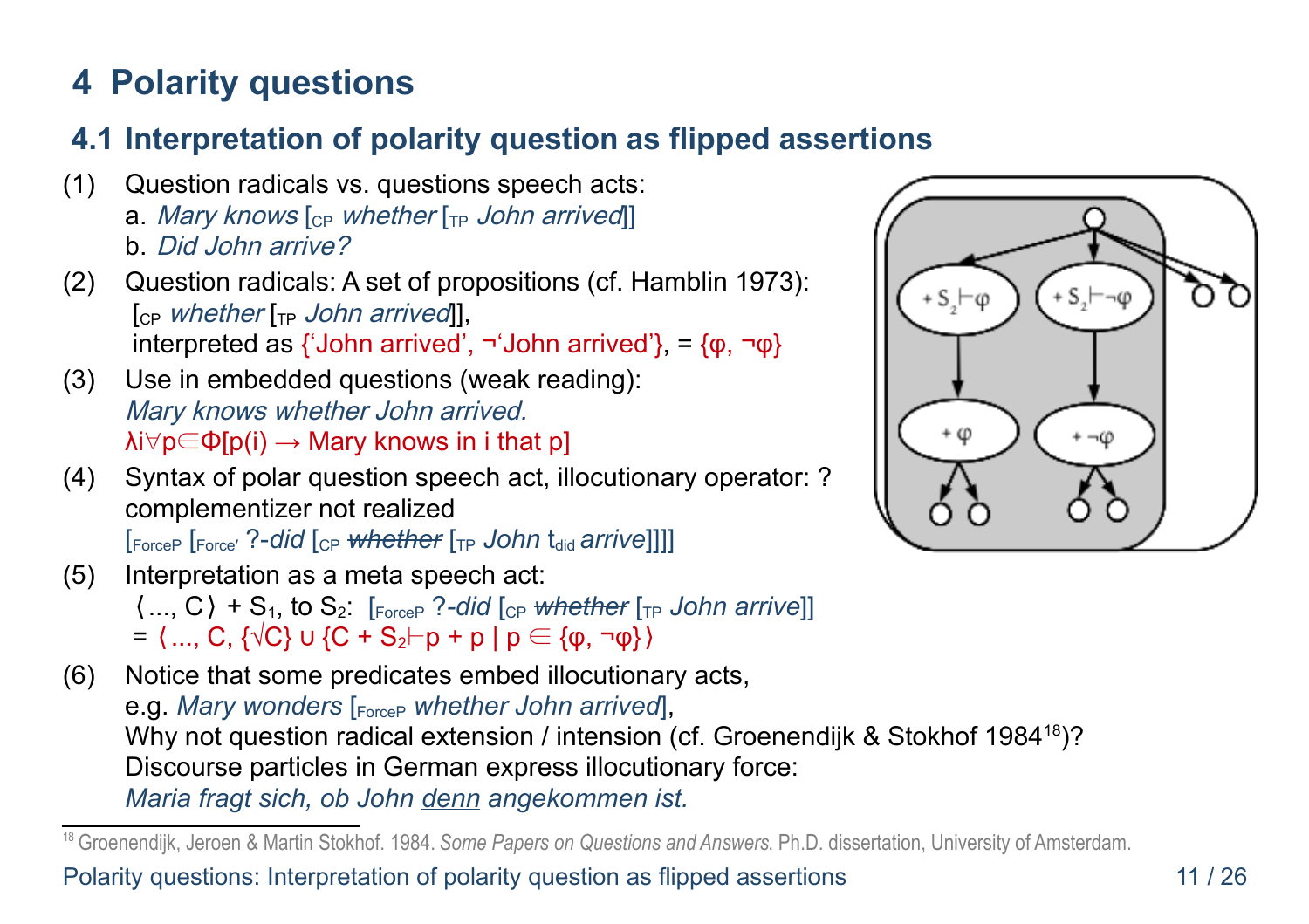#### **4.2 Answers to polarity questions**

- (7) Congruent answer specify one of the options:
	- a. Yes : Picks up discourse referent for TP,

φ = 'John arrived',

 $S<sub>2</sub>$  asserts the proposition

of this discourse referent, φ.

b. No : Picks up discourse referent for TP,

φ = 'John arrived',

 $S<sub>2</sub>$  asserts the negation of the proposition of this discourse referent,  $\neg$ <sub>Φ</sub>

Observe:

Different from reaction no to assertion. as no prior rejection is required.

(8) Incongruent answers, e.g. I don't know: Requires first a REJECT operation, followed by assertion  $S_2[S_1]\vdash S_2$  does not know wether  $\varphi$ '; REJECT is necessary due to pragmatic inconsistency of  $S_1$  $\vdash$ φ,  $S_1$  $\vdash$ ¬ $K$ φ and  $S_1$  $\vdash$ ¬ $\phi$ ,  $S_1$  $\vdash$ ¬ $K$ ¬ $\phi$ , cf. Moore's paradox: #John has arrived,

but I don't know that he has arrived.



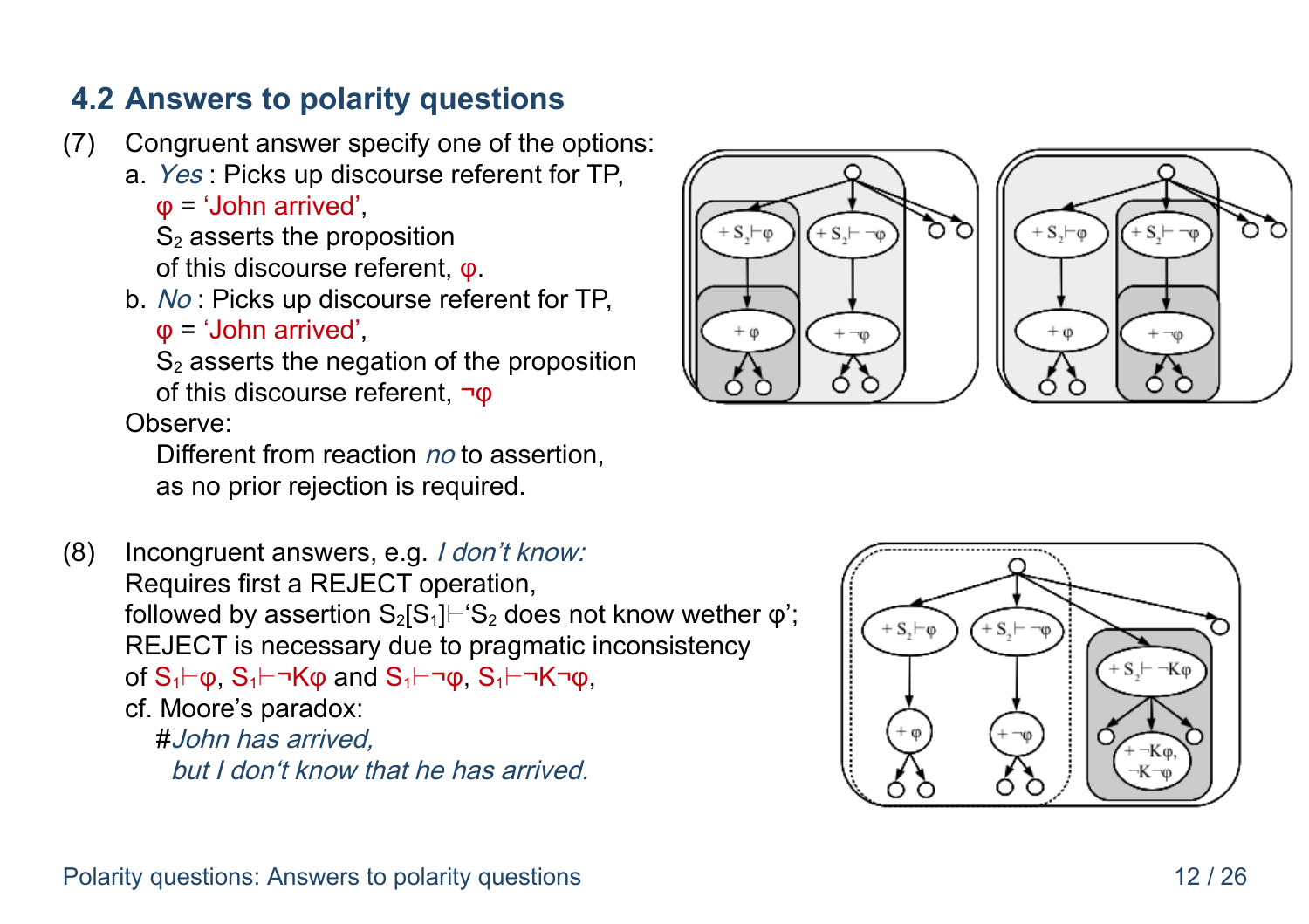#### **4.3 Evidence for questions as flipped assertions**

- (9) Interrogative flip with reportatives, evidentials (Speas & Tenny 2003<sup>[19](#page-12-0)</sup>, Faller [20](#page-12-1)06<sup>20</sup>). What has John reportedly done? Expected answer: *She (reportedly) called the boss an idiot.*
- (10) Interpretation of discourse particles (Zimmermann 2004 $^{21}$  $^{21}$  $^{21}$ , German wohl):
	- a. Es wird wohl regnen. b. Wird es wohl regnen?
		-

'Presumably, it will rain.' 'Will it rain, presumably?'

(11) Egophoricity

(cf. Creissels  $2008^{22}$  $2008^{22}$  $2008^{22}$ , conjunct/disjunct systems; here Northern Ahkvahk, NE Caucasian)

- 
- c. me-de kaʁa qwar-ari d. de-de čũda kaʁa qwar-ari
- a. de-de kaʁa qwar-ada b. me-de čũda kaʁa qwar-ada 1s-ERG paper write-EGO 2s-ERG when paper write-EGO 'I wrote a letter' 'When did you write a letter?'
	- 2s-ERG paper write-N.EGO 1s-ERG paper write-N.EGO 'You wrote a letter.' 'When did I write a letter?'

#### Polarity questions: Evidence for questions as flipped assertions 13 / 26

<span id="page-12-0"></span><sup>19</sup> Speas, Margaret & Carol Tenny. 2003. Configurational properties of point of view roles. In: di Sciullo, Anna Maria, (ed), Asymmetries in grammar. John Benjamins,

<span id="page-12-1"></span><sup>&</sup>lt;sup>20</sup> Faller, Martina & Rachel Hastings. 2008. Cuzco Quechua quantifiers. In: Matthewson, Lisa, (ed), Quantification. A cross-linguistic perspective. Bingley: Emerald, 277-318.

<span id="page-12-2"></span><sup>21</sup> Zimmermann, Malte. 2004. Zum Wohl: Diskurspartikeln als Satztypmodifikatoren. Linguistische Berichte 199: 253-286.

<span id="page-12-3"></span><sup>22</sup> Creissels, Denis. 2008. Remarks on so-called "conjunct/disjunct" systems. Conference on *Syntax of the World's Language* Berlin.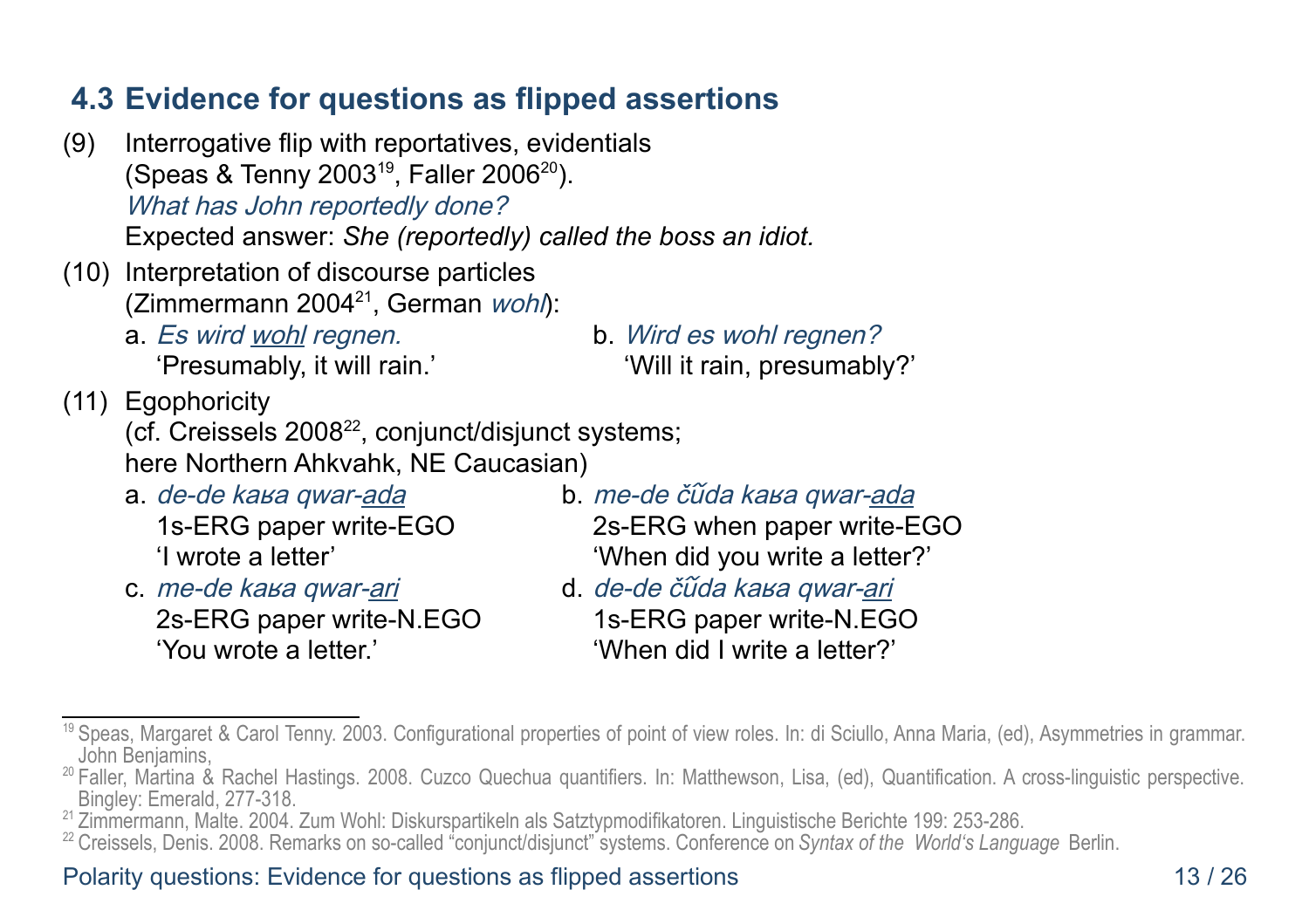### **4.4 Monopolar questions**

- (12) Declarative questions with bias, cf. Gunlogson  $(2002)^{23}$  $(2002)^{23}$  $(2002)^{23}$ . There is a vegetarian restaurant around here?
- (1) Prosodic signature of this reading: L\*H%, in contrast to regular bipolar questions, which allow for H\* L%
- (13) Assume meta speech act operator REQU:

 $C + \text{REQU}_{S1,S2}(A) = \{\sqrt{C}\}\cup C + A_{S2,S1}$ 

i.e.  $S_1$  requests from  $S_2$  to perform the speech act A.

- (14) In declarative questions, REQU is expressed solely by prosody: H% boundary tone: Authority shift to addressee, L\* nuclear tone: No commitment to proposition.
- (15)  $C$  + REQU<sub>S1,S2</sub>( $\lceil_{\text{ForceP}} \rceil$   $\lceil_{\text{TP}} \text{ John arrived} \rceil$ )

 $=\{\sqrt{C}\}\bigcup C+S_2\vdash\phi;$ 

notice that this is a question that proposes only one continuation (**monopolar** question vs. **bipolar** question).

- (16) **Congruent** answer yes picks out the only proposed continuation.
- (17) Answer no is an **incongruent** answer, requires first a REJECT operation, hence more complex than yes – question bias!.
- (18) Are monopolar questions expressible in other theories of the semantics of questions, e.g. inquisitive semantics?





Figure 13: Answers yes / no to monopolar question

<span id="page-13-0"></span><sup>&</sup>lt;sup>23</sup> Gunlogson, Christine. 2002. Declarative questions. SALT XII. Ithaca, NY: Cornell University, 124-134. Polarity questions: Monopolar questions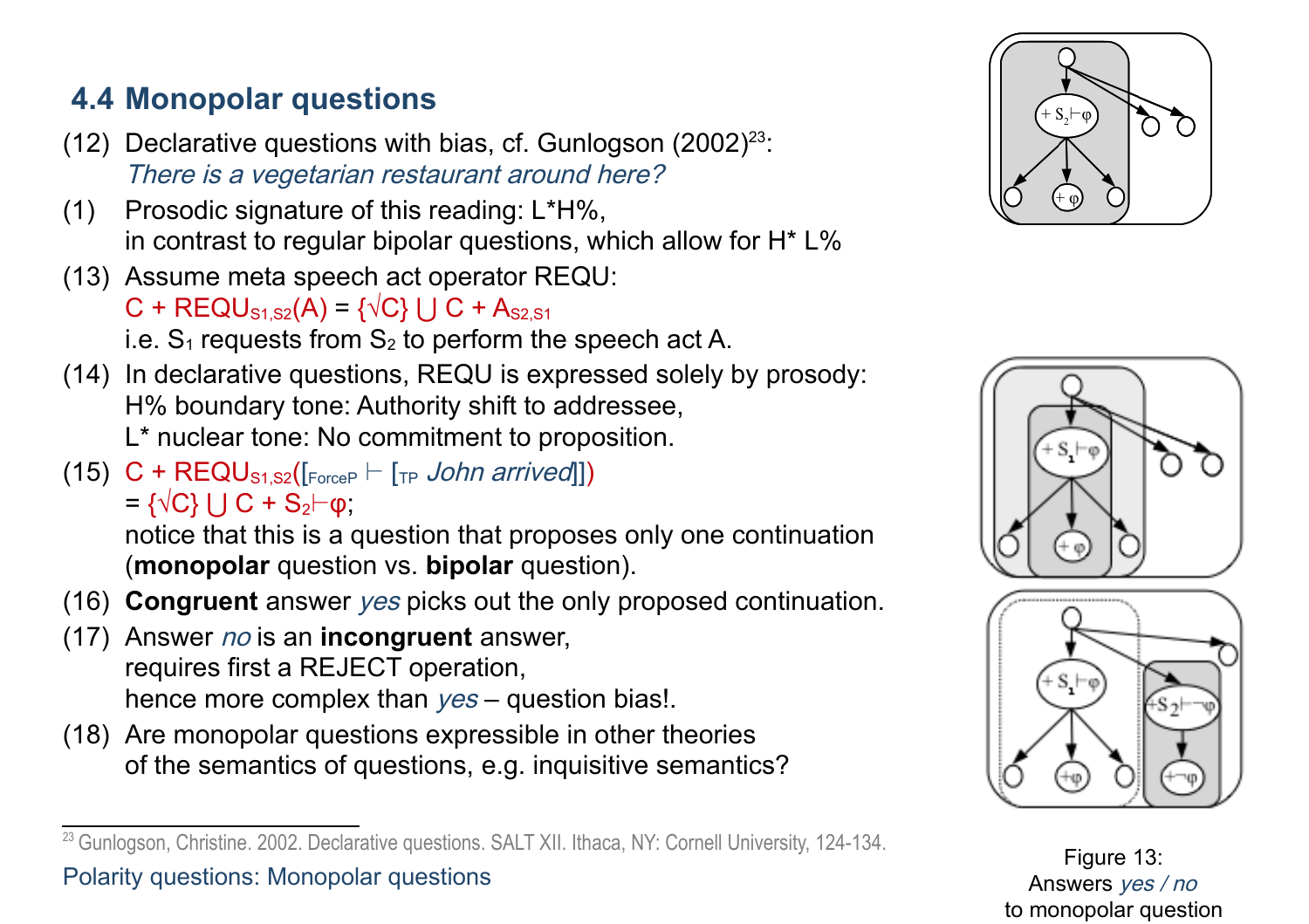### **4.5 Negation in polarity questions**

(19) Polarity question based on a negated proposition with special rhetorical effect, e.g. disbelief: Is there no vegetarian restaurant around here?,

Under bipolar analysis we cannot explain this effect, as:  $\{\varphi, \neg \varphi\} = \{\neg \varphi, \neg \neg \varphi\}$ Here: Analysis as monopolar question, expressing the bias.

- (20) Hence we have to assume that REQUEST can also be expressed by syntax, like ?:  $[_{\text{ForceP}} [ REQU-did [_{\text{ForceP}} John [ \vdash [_{\text{TP}} t_{\text{John}} t_{\text{did}} \text{ arrive}]]]]];$ notice: there is no question radical, but an embedded assertion.
- (21) This opens an option to treat syntactically high negation (cf. Ladd 1981 $^{24}$  $^{24}$  $^{24}$ ) as denegation (Krifka to app. $^{25}$  $^{25}$  $^{25}$ ): Didn't John arrive? (on high negation reading). [ForceP [REQU-*did* [NegP *n't* [ForceP *John* [⊢ [TP tJohn tdid *arrive*]]]]]
- (22)  $C + \text{REQU}_{S1S2}$  ( ~ ( $\vdash \phi$ ))  $= \{\sqrt{C}\}\cup [C + \sim S_2$  [complement of  $C$ 
	- $= \{\sqrt{C}\}\cup [C \rightarrow \{c \in C \mid \exists c' \in C[C' + S_2 \vdash \varphi \subseteq c]\}],$
	- i.e.  $S_1$  requests that  $S_2$  rules out the assertion that  $\varphi$  by  $S_2$ .
- (23) See Krifka (to app.) for the derivation of the neutral or negative bias of such questions.



#### Polarity questions: Negation in polarity questions 15 / 26

<span id="page-14-0"></span><sup>&</sup>lt;sup>24</sup> Ladd, D. Robert. 1981. A first look at the semantics and pragmatics of negative questions and tag questions. Proceedings of the Chicago Linguistic Society. 17. Chicago: 164-171.

<span id="page-14-1"></span><sup>25</sup> Krifka, Manfred. to appear. Negated polarity questions as denegations of assertions. In Lee, Chungmin e.a. (eds.), *Contrastiveness and scalar implicatures.* Springer.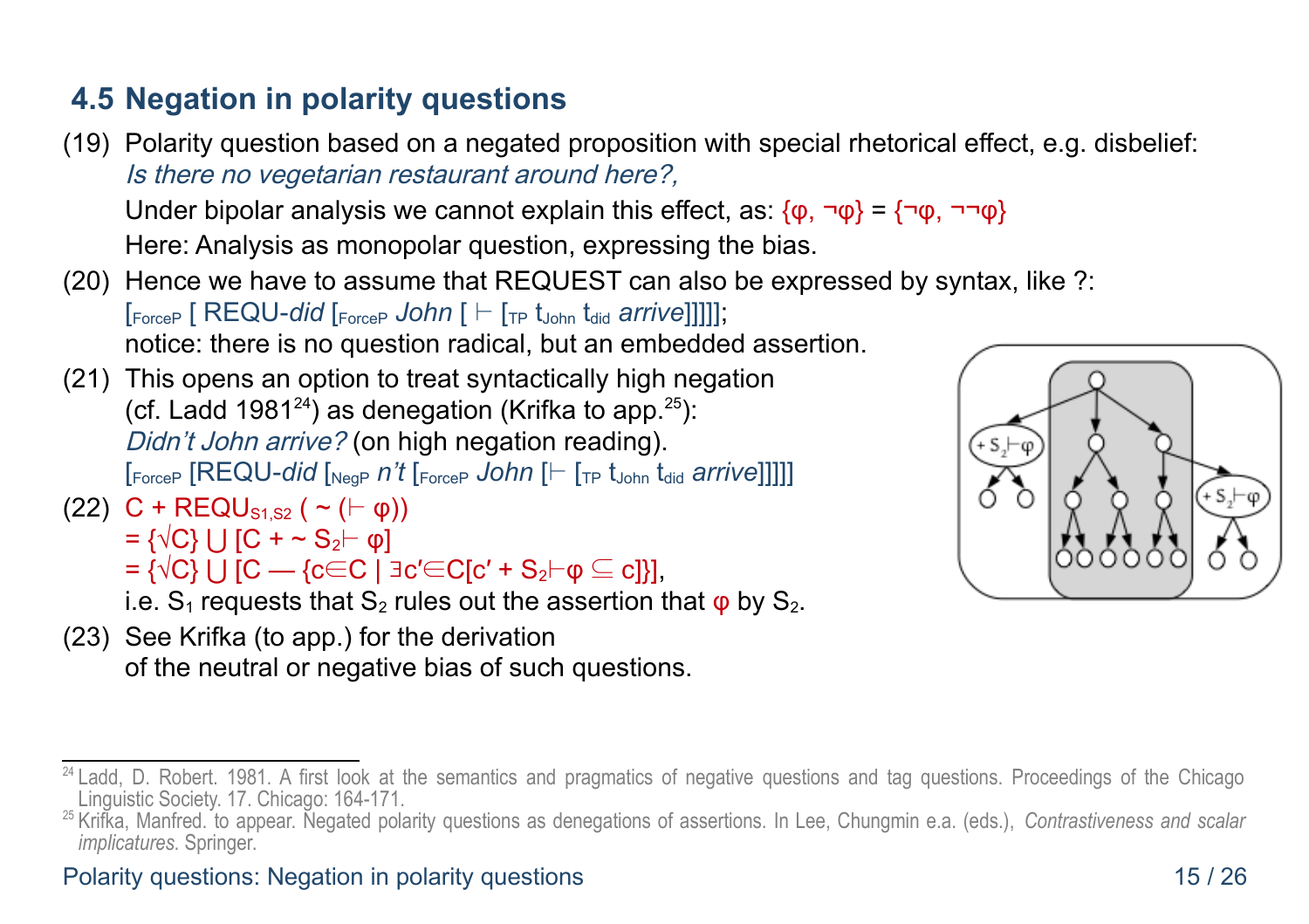# **5 Constituent questions**

# **5.1 Asking constituent questions**

- (1) Constituent question radical: Set of propositions. a. Propositions may overlap (Hamblin 1973) $^{26}$  $^{26}$  $^{26}$ :  $[CP$  *who*  $[t_{who}$  *arrived* $]$  $=$  {'x arrived' | x∈PERSON}, =  $\Phi$ e.g. {'John arrived', 'Mary arrived', 'Sue arrived'} b. Set is a partition, propositions do not overlap (Groenendijk & Stokhof 1984)<sup>[27](#page-15-1)</sup> e.g. {'Only John arrived, 'Only Mary arrived', ...'}
- (2) Constituent question radical in embedded questions: Bill knows who arrived*.* proposition:  $\lambda$ i[ $\forall p \in \Phi(p(i) \rightarrow$  Bill knows in i that p]]
- (3) Constituent question speech act:  $[ForceP$  Who  $[?$ -did  $[CP$  t<sub>who</sub>  $[$ t<sub>who</sub> t<sub>did</sub> arrive]]]]  $\langle \dots, C \rangle$  + S<sub>1</sub>, to S<sub>2</sub>. Who did arrive?  $=$   $\langle ... , C, \{\sqrt{C}\}\cup \{C + S_2 \vdash p \mid p \in \Phi\}\rangle$ ,

proposed continuations restricted to assertions by the addressee  $(S_2)$ of propositions in the question radical.

(4) Under Groenendijk & Stokhof approach: Continuations do not overlap; under Hamblin approach: Continuations may overlap; non-overlap enforced by pragmatics?



Figure 15: Asking a constituent question

<span id="page-15-0"></span><sup>26</sup> Hamblin, C.L. 1973. Questions in Montague English. *Foundations of Language* 10: 41-53.

<span id="page-15-1"></span><sup>&</sup>lt;sup>27</sup> Groenendijk, Jeroen & Martin Stokhof. 1984. Studies on the semantics of questions and the pragmatics of answers. Doctoral Dissertation. University of Amsterdam.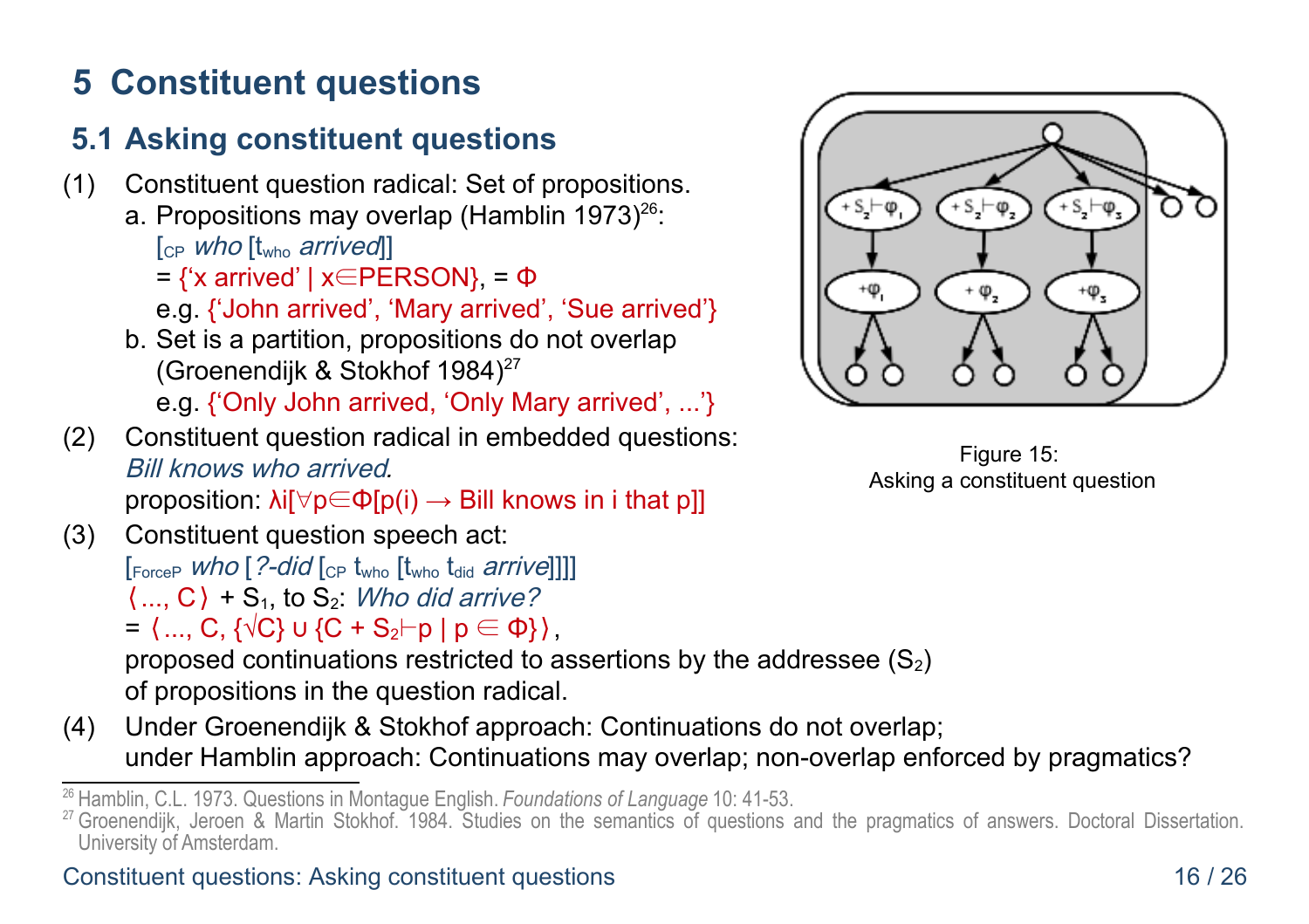#### **5.2 Answering constituent questions**

- (5) Fully congruent answer to a question:  $[$ ForceP  $\vdash$   $[$ <sub>IP</sub> John arrived<sup>[1]</sup> Takes up one of the proposed continuations.  $\langle ..., C, C' \rangle + S_2 \vdash \varphi_2 + \varphi_2$ where C' =  $\{\sqrt{C}\}\cup\{C + S_2 \vdash p \mid p \in \Phi\}$ ,  $\Phi_2$  = 'John arrived'  $= \langle ... , C , C', C' + S_2 \vdash \varphi_2, C' + S_2 \vdash \varphi_2 + \varphi_2 \rangle$  $= C''$
- (6) Reaction I don't know Requires prior (double) rejection, then assertion:  $S_2$ ⊢'S<sub>2</sub> does not know':  $C''$  + REJECT<sub>S2</sub> + REJECT<sub>S2</sub> + + S2⊢ ¬'S2 knows who arrived'
	- + ¬'S2 knows who arrived'⟩
- <span id="page-16-0"></span>(7) Reaction Not John. Option a: wh ranges over quantifiers like *not John*; then: congruent answer. Option b: partial answer; If  $C'$  + A is not defined, then  $\langle ..., C, C' \rangle + A = \langle ..., C, C+A, C+A \cap C' \rangle$

justified: reduction of options of C′



Figure 16: Congruent answer to a constituent question.



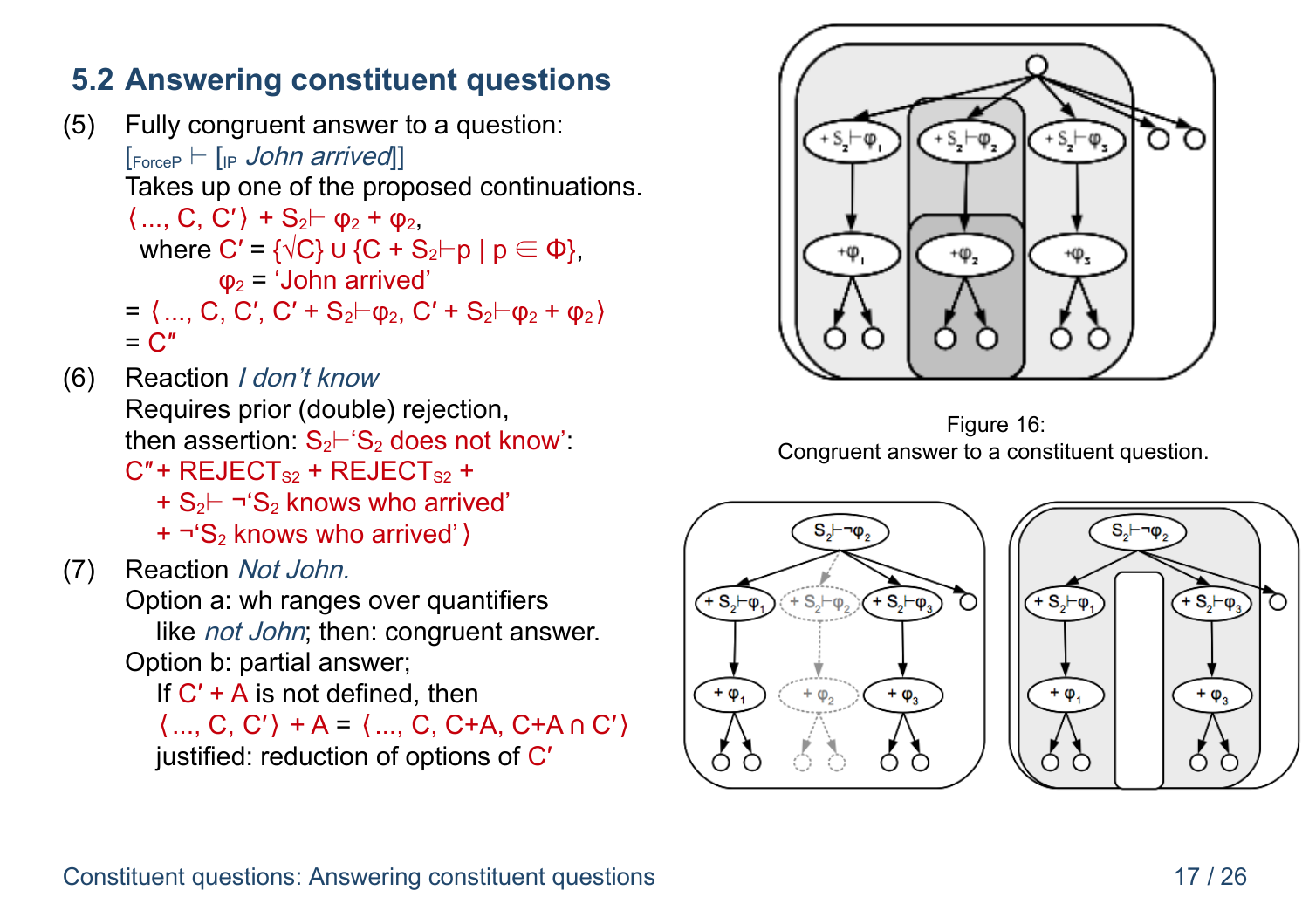#### **5.3 Focus in assertions**

- (8) Focus to mark congruence of answer to question: S<sub>1</sub>: Who did arrive?  $S<sub>2</sub>$ . JOHN<sub>F</sub> arrived.
- (9) Focus indicates propositional alternatives (Rooth 1992) [28](#page-17-2): modeled by a pair of a proposition and its alternatives:  $\langle$  'John arrived',  $\{x \text{ arrived}\}\times \in \text{THING}\}\rangle$ , = ⟨'John arrived', Ψ⟩
- (10) Computation of alternative assertions: Focus projects to the illocutionary level.  $(S_2 \vdash 'John$  arrived',  $\{S_2 \vdash 'x$  arrived' | x∈ THING} $\}$ ,  $=$   $(A, A)$

a pair of an illocutionary act and a set of illocutionary acts,

- (11) Question/answer congruence (following Rooth): Every legal move after the question  $Q^* =$  *Who did arrive?* is an alternative of the assertion  $JOHN<sub>F</sub>$  arrived.
- <span id="page-17-3"></span>(12) In general:  $C + \langle A, \underline{A} \rangle = C + A$ , provided that  $\forall A'[C + A']$  is defined  $\rightarrow A' \in \underline{A}$
- (13) This requirement can also be **accommodated**, to deal with implicit questions:
	- a.  $\langle ... , C \rangle + \langle A, \underline{A} \rangle$ : not defined;
	- b.  $\langle ... , C \rangle + Q^* + \langle A, A \rangle$ , where  $Q^*$ : a suitable question act,  $=$   $\langle$  ..., C, C+Q\*, C+Q\*+A $\rangle$

<span id="page-17-2"></span><sup>28</sup> Rooth, Mats. 1992. A theory of focus interpretation. *Natural Language Semantics* 1: 75-116.



<span id="page-17-0"></span>Figure 18: Alternatives of assertion JOHN arrived: the assertion itself  $(\phi_2)$  is highlighted.



<span id="page-17-1"></span>Figure 19: A question to which [18](#page-17-0) is a possible set of alternative assertions; every legal move in [19](#page-17-1) is an assertion in [18.](#page-17-0)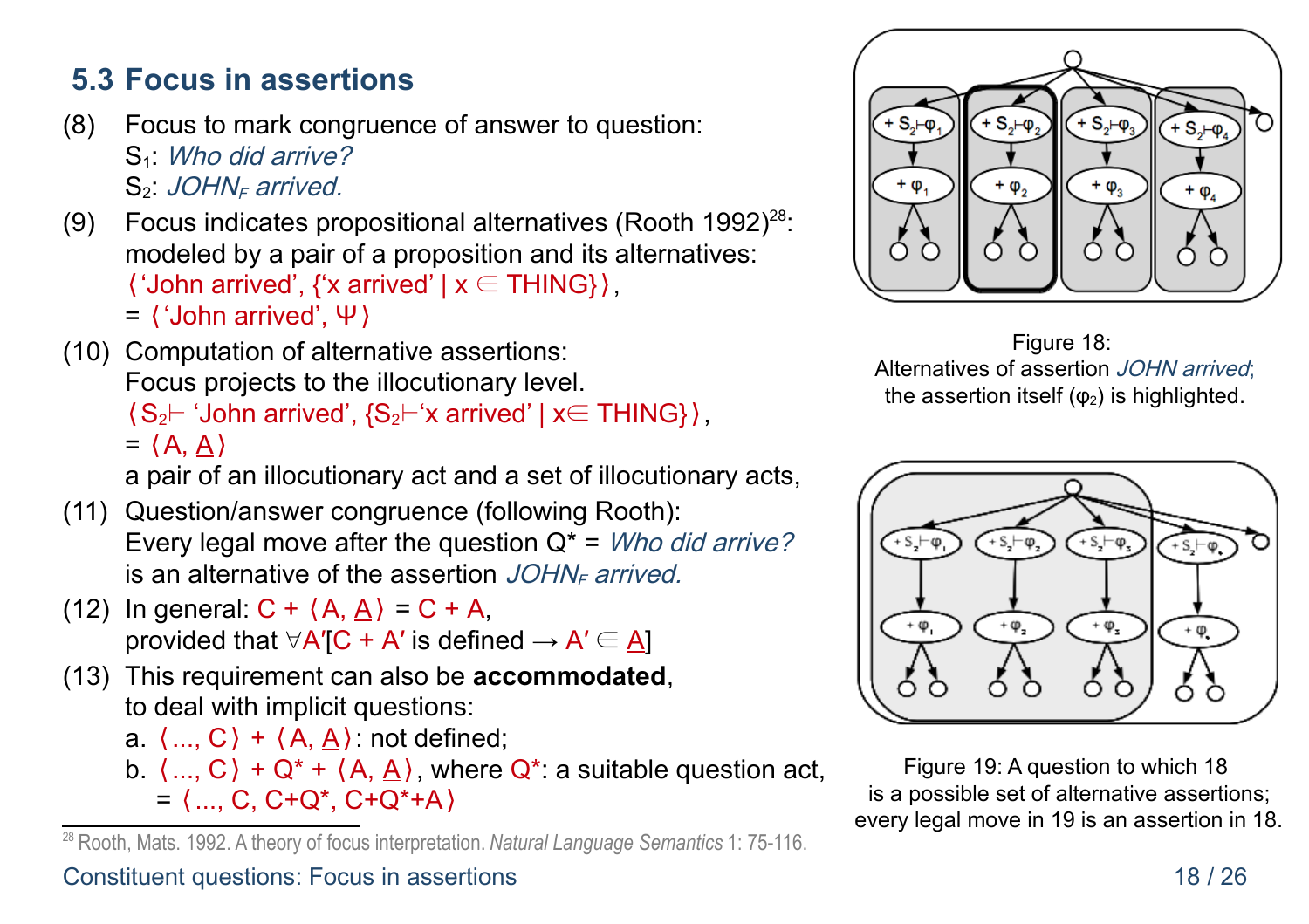# **6 Focus in polarity questions**

#### **6.1 General observations**

- (1) Example: Did JOHN<sub>F</sub> arrive? Congruent answers:  $Yes. / No. BILL<sub>F</sub> arrived.$
- (2) Dedicated focus marker for polarity questions in Slavic languages: li*,* in Turkish mI cf. e.g. Dukova-Zheleva (2010) for Bulgarian:
	- a. Risuva li Ivan vseki den? b. Ivan li risuva vseki den? draws LI Ivan every day **IVALU SHOW** Ivan LI draws every day
	- cf. e.g. Kamali & Büring  $(2011)^{29}$  $(2011)^{29}$  $(2011)^{29}$  for Turkish:
	- c. Ali dün ıskambil mi oynadı? d. Ali dün mü ıskambil oynadı? Ali yesterday cards MI played? Ali yesterday MI cards play?
- 

'Does Ivan draw/DRAW every day?' Cloes IVAN draw every day?'

- 
- 'Did Ali play CARDS yesterday?' 'Did Ali play cards YESTERDAY?'
- (3) Observations with regard to focus in polarity questions:
	- a. This kind of focus in polarity questions requires the monopolar reading: it is biased towards the proposition 'John arrived'.
	- b. As a consequence, it should be possible also in declarative questions, and it is:  $JOHN<sub>F</sub>$  arrived? – No, Mary.
	- c. Equivalent to specified constituent question (cf. Bäuerle 1979) [30](#page-18-1): Who arrived? John?

<span id="page-18-0"></span><sup>&</sup>lt;sup>29</sup> Kamali, Beste & Danile Büring. Ms., 2011. Topics in questions. http://homepage.univie.ac.at/glow34.linguistics/kamali.pdf

<span id="page-18-1"></span><sup>30</sup> Bäuerle, Rainer. 1979. Questions and answers. In: Bäuerle, Rainer, U. Egli & Arnim von Stechow, (eds), S*emantics from different points of view.* Berlin: Springer, 61-74.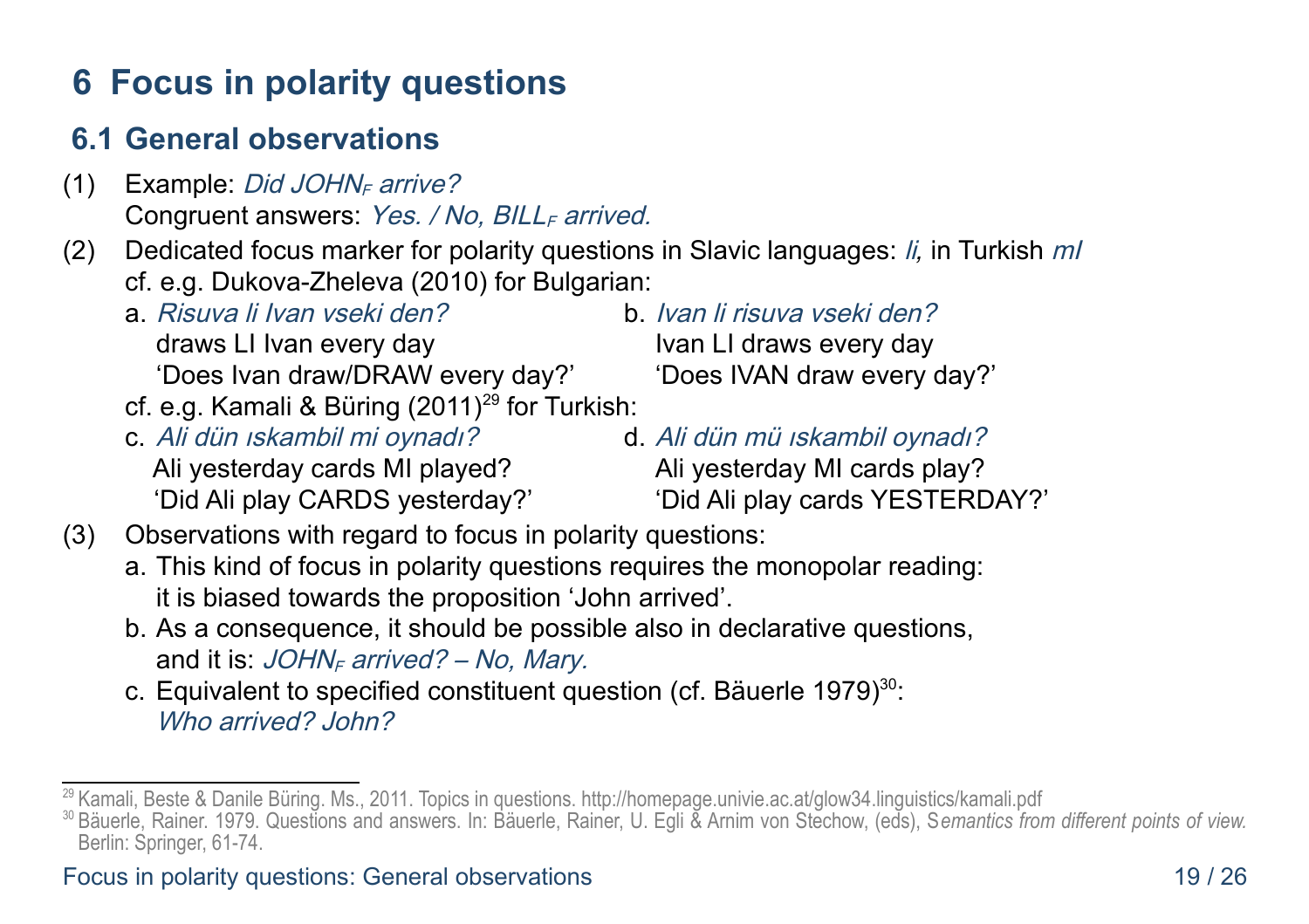### **6.2 Analysis of focus in polarity questions**

- (4) Focus indicates a commitment space C in which the alternative **monopolar** questions are asked; this corresponds to the general rule [\(12\).](#page-17-3)
- $(5)$  S<sub>1</sub>, to S<sub>2</sub>:  $\lceil_{\text{ForceP}}$  [REQU-*did*  $\lceil_{\text{ForceP}}$  John<sub>F</sub> [ $\vdash$  [<sub>TP</sub> t<sub>John</sub> t<sub>did</sub> *arrive*]]]]  $\langle Q, Q \rangle$ , where the elements of Q are monopolar questions: ⟨S2⊢'John arrived', {S2⊢'x arrived' | x∈THING}⟩
- <span id="page-19-1"></span>(6)  $\langle ... , C \rangle + \langle Q, Q \rangle = \langle ... , C \rangle + Q$ provided that  $\forall Q'$ [C + Q' is defined  $\rightarrow Q' \in Q$ ]
- (7) This requirement is satisfied if Who did arrive? was asked immediately before: Who did arrive? (Did) JOHN (arrive)?
- (8) Like with focused assertions,  $Q^*$  can be accommodated: a.  $\langle \dots, C \rangle + \langle Q, Q \rangle$ : not defined; b.  $\langle ..., C \rangle + Q^* + \langle Q, Q \rangle$ , where  $Q^*$ : suitable question act,

 $=$   $\langle$  ..., C, C+Q<sup>\*</sup>, C+Q<sup>\*</sup>+Q $\rangle$ 

(9) Generalization over assertions [\(12\)](#page-17-3) and questions [\(6\):](#page-19-1) If  $\alpha$  is an illocutionary act with a set of alternatives  $\underline{\alpha}$ ,

 $\langle \dots, C \rangle + \langle \alpha, \underline{\alpha} \rangle = \langle \dots, C \rangle + \alpha,$ 

#### provided that

 $\forall \alpha'$ , where  $\alpha'$  of the type of acts in  $\alpha$  (assertions, questions)

 $[C + \alpha'$  is defined  $\rightarrow \alpha' \in \alpha]$ 



 $\cdot$  S<sub>2</sub> $\vdash$  $\phi$ 

 $+ S<sub>2</sub>+ \varphi<sub>2</sub>$ 

 $+ S_2 + \varphi_3$ 

<span id="page-19-2"></span>

<span id="page-19-0"></span>Figure 21: A question to which [20](#page-19-2) is a possible set of alternative questions; every legal question in [21](#page-19-0) is a question in [20.](#page-19-2)

Focus in polarity questions: Analysis of focus in polarity questions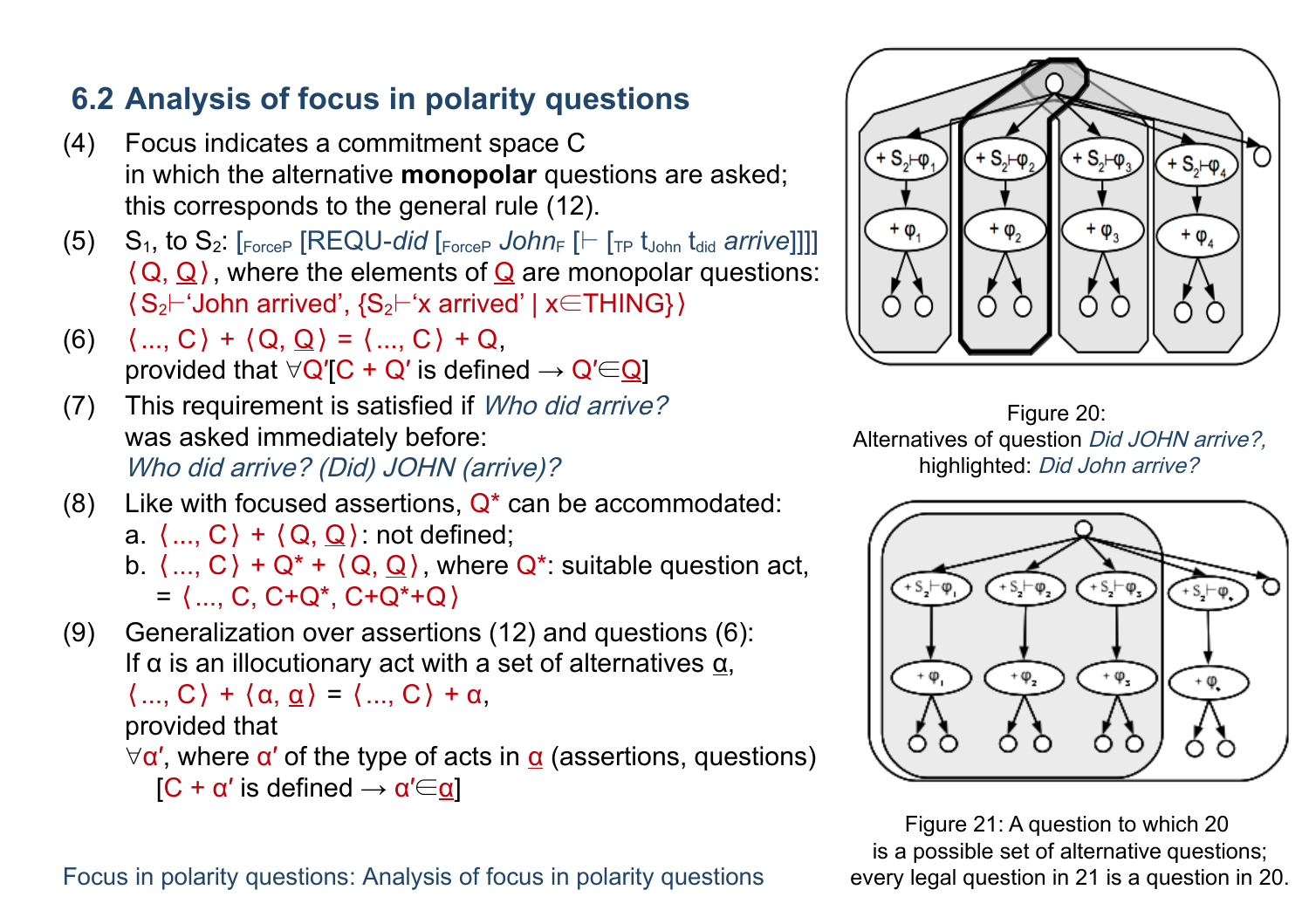#### **6.3** Answers to polarity questions with focus

- (10) Did JOHN arrive? Corresponds to: Who did arrive? (Did) John (arrive)?
- (11) Answer Yes : S<sub>2</sub> asserts [<sub>TP</sub> John arrived]
- (12)  $\langle ... , C , C + Q^* , C + Q^* + Q \rangle + A$ : a legal move,  $=$   $\langle$  ..., C, C+Q\*, C+Q\*+Q, C+Q\*+Q+A $\rangle$
- $(13)$  Answer No:

S<sub>2</sub> asserts the negation of  $\Gamma_{TP}$  *John arrived*, abbrev: A<sub>7</sub>  $\langle ..., C, C+Q^*, C+Q^*+Q \rangle + A$  not a legal move, due to incompatibility of propositions of  $Q$  and  $A$ 

- (14) REJECT operation leads to: ⟨..., C, C+Q\*, C+Q\*+Q⟩ + REJECT = ⟨..., C, C+Q\*⟩ where  $Q^*$ : *Who did arrive?*
- (15) A¬ is not a legal move at this position either; following rule [\(7\),](#page-16-0) Option (b):
	- $=$   $\langle$  ..., C, C+Q<sup>\*</sup> $\rangle$  + A<sub>2</sub> =  $\langle$  ..., C+A<sub>3</sub>, C+A<sub>3</sub>  $\cap$  C+Q<sup>\*</sup> $\rangle$
- (16) In the resulting state, it is
	- $-$  established that John did not arrive  $(A_2)$ ,
	- the remaining legal moves are answers to the question Who did arrive?



Figure 22: Answering yes: Dark area.



Figure 23: Answering No, resulting in meaning of Who arrived? restricted to persons other than John.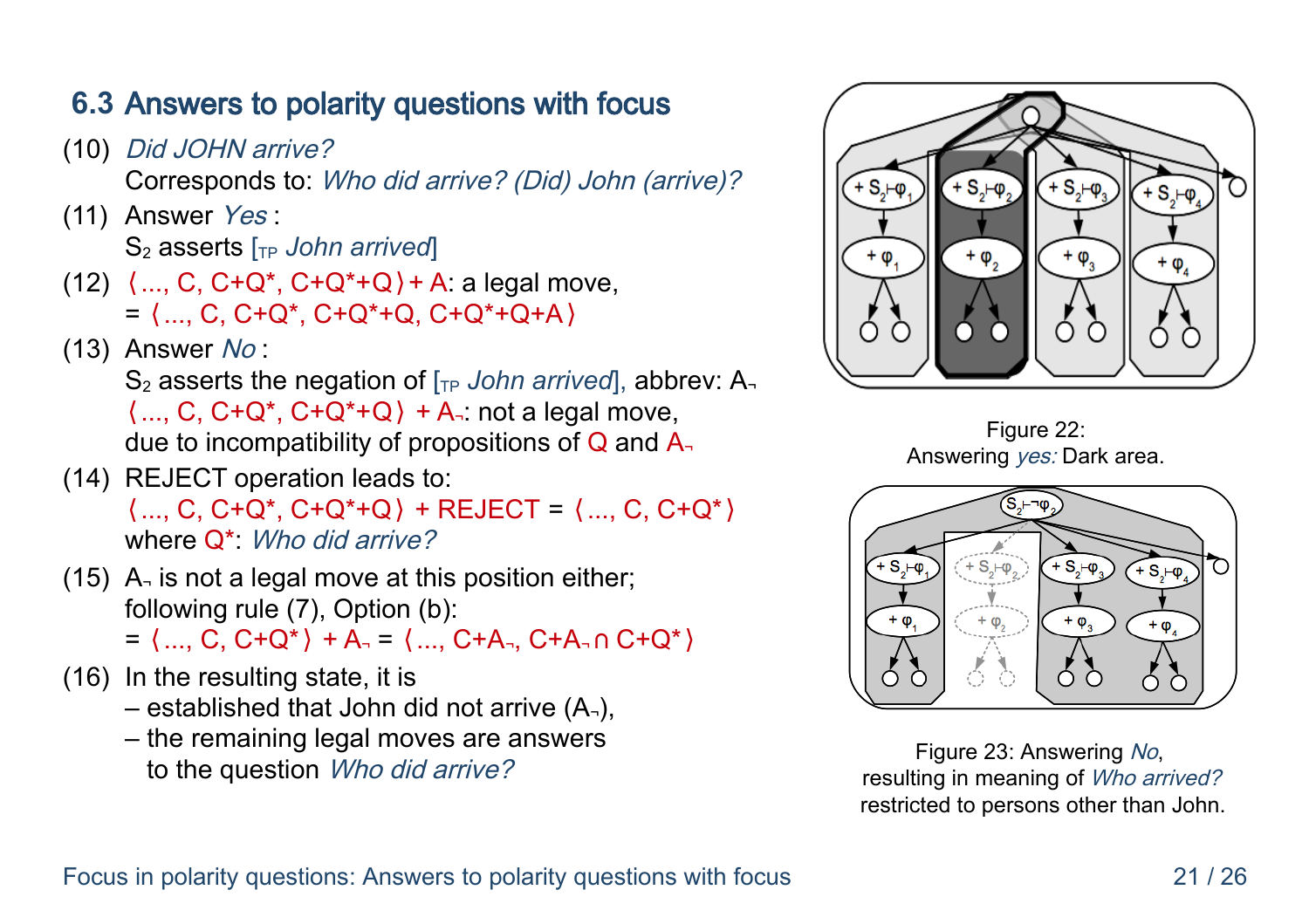# **7** Additional topics

# **7.1** Tag questions

- (1)  $S_1$ , to  $S_2$ : John arrived, didn't he?
- (2) Analysis as a **disjunction** of two speech acts:
	- Assertion: John arrived?
	- Monopolar question: Did John not arrive?
- (3) Disjunction of speech acts:  $C + [A \vee A'] = C + A \cup C + A'$
- (4) For speech acts like assertions, disjunction is infelicitous, as it results in a non-rooted CS:  $C$  +  $[[S_1 \vdash \varphi + \varphi] \lor [[S_1 \vdash \psi + \psi]]$ =  $[C + S_1$   $\vdash$   $\phi$  +  $\phi$  $]$  ∪  $[C + S_1$   $\vdash$   $\psi$  +  $\psi$  $]$
- (5) Hence disjunction is interpreted at the level of propositions: S<sub>1</sub>: John arrived or Mary arrived.

C + S1⊢['John arrived' ∨ 'Mary arrived']

(6) But disjunction of an assertion and a monopolar question results in a rooted CS and is fine:

 $S_1$ : John arrived, didn't he?

 $C$  +  $[S_1$  to  $S_2$ : John arrived  $\vee$   $S_1$  to  $S_2$ : John did not arrive?  $= C + S_1$  $\vdash \phi + \phi$   $\qquad \qquad \qquad \cup \{\sqrt{C}\} \cup C + S_2$   $\vdash \neg \phi + \neg \phi$ 

(7) Answer *yes* picks up proposition φ – reaction to assertion part. answer *no* picks up proposition φ and asserts its negation – reaction to monopolar question.



Figure 24: Disjunction of two assertions: Not a proper CS



Figure 25: Disjunction of assertion and monopolar question of its negation: A proper CS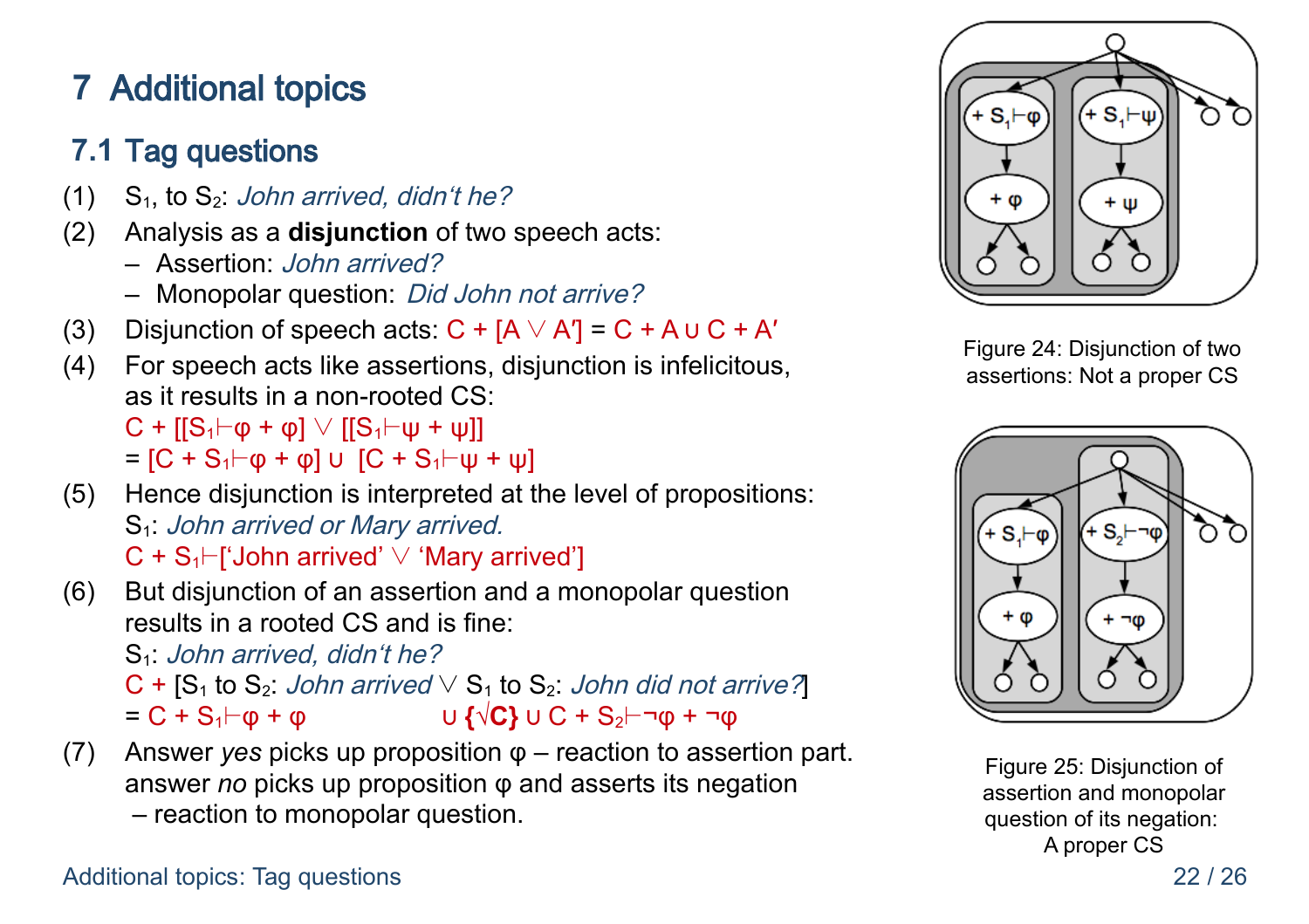#### **7.2 Focus in constituent questions indicate backburner questions**

- (8) What did ED eat?
- (9) Such question speech acts evoke alternative question speech acts that are explicitly not asked: because they are put on hold (**"backburner questions"**): I am interested in what Ed and Bill ate. Let's start with Ed. What did HE eat?
- (10) Proposal for questions with alternatives:
	- $S_1$ : *What did ED<sub>F</sub>* eat?
	- a. Question radical, Hamblin representation: [CP *what* [TP *Ed ate* t*what*]] = {'Ed ate x' | x∈THING}, = Φ, a set of propositions
	- b. Question speech act, as a function on CS:  $\Delta C[\sqrt{\frac{C}{C}}]$   $\cup$   $\{C + S_2$   $\vdash$  'Ed ate x' | x  $\in$  THING  $\}$ ], = Q, a question act
	- c. Alternatives introduced by focus on Ed*,* assuming that alternatives to Ed are persons:  ${AC}$ { $\vee$ C}  $\cup$  {C + S<sub>2</sub> $\vdash$  'y ate x' | x∈THING}] | y ∈ PERSON}, =  $Q$ , a set of question acts
- (11) Asking a question with alternatives:  $\langle ... , C \rangle + \langle Q, Q \rangle = \langle ... , C, \langle C + Q, Q \rangle \rangle$ , where  $C + Q = Q(C)$
- (12) Answering a question with alternatives (where  $Q-Q = Q \setminus Q$ , provided that  $Q \in Q$ , else undefined):  $\langle ..., \langle C+Q, Q \rangle \rangle + A = \langle ..., \langle C+Q, Q \rangle, \langle C+Q+A, Q-Q \rangle \rangle$ , removal of Q from backburner questions.
- (13) Answering remaining questions:

 $\langle ...,\langle C,Q\rangle\rangle + A$ : attempt to find a  $Q^* \in Q$ , then interpret as  $\langle ...,\langle C+Q^*,Q\rangle\rangle + A$ 

(14) Generalization:

– take  $\langle ... , C \rangle$  as abbreviation of  $\langle ... , \langle C, \emptyset \rangle$  : no remaining backburner questions

– have  $\langle ..., \langle C, Q' \rangle \rangle$  +  $\langle Q, Q \rangle$  =  $\langle ..., \langle C, Q' \rangle$ ,  $\langle C + Q, Q' \cup Q \rangle$  : new backburner questions added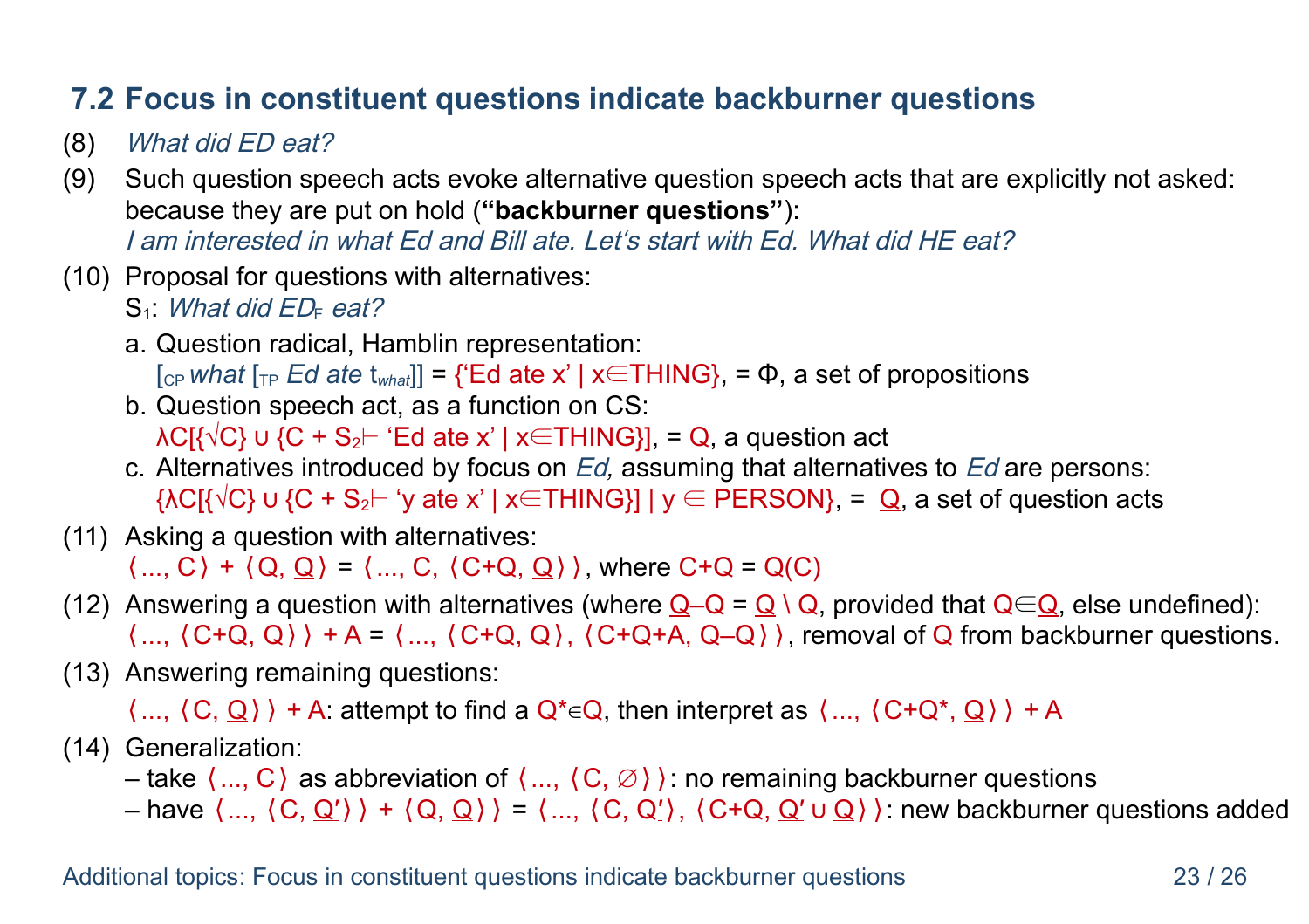#### **7.3 Answer to questions with backburner questions**

- (15) Contrastive topic answers to questions: van Kuppevelt 1996, Roberts 1996, Büring 2003.<sup>[31](#page-23-0)</sup>
- (16)  $S_1$ : *What did ED<sub>F</sub> eat?* Question indicating a backburner question  $S_2$ :  $ED_{CT}$  ate a COOKIE<sub>F</sub>. Contrastive topic indicates backburner question.
- (17)  $S_2$ :  $\lceil_{\text{ForceP}} \rceil$   $\lceil_{\text{TP}} \text{Ed}$  ate a cookie]]:  $\lambda$ C[C + S<sub>2</sub> $\vdash$ 'Ed ate a cookie'], = A – only commitment part is indicated, for simplicity
- (18)  $S_2$   $\lceil_{\text{ForceP}} \rceil$   $\lceil_{\text{TP}} \text{Ed}$  ate a COOKIE<sub>F</sub>]]:  $\langle A, \{\lambda C[C + S_2] \mid E\right] \times \subset \mathbb{R}$  THING \, focus indicating alternative answers
- (19) Reminder, interpretation of assertion with focus as responding to *wh*-question: C+Q + $(A, A)$  = C+Q+A, provided that  $\forall A'$ [C+Q+A' is defined  $\rightarrow A' \in A$ ]
- (20) Effect of contrastive topic intonation:  $S_2$ :  $F_{\text{forceP}}$  ⊢  $F_{\text{TP}}$  *ED*<sub>CT</sub> ate a COOKIE<sub>F</sub>]]:  $\langle$   $\langle A, \{AC|C + S_2 \vdash 'Ed \text{ ate } x'\} | x \in THING\} \rangle$ ,  $\langle AC|C + S_2 \vdash 'y \text{ ate } x'\rangle | x \in THING, y \in PERSON\}$  $= \langle (A, A), A \rangle$
- (21) Answer with contrastive topics:

 $\langle ..., \langle C+Q, Q \rangle \rangle + \langle \langle A, \underline{A} \rangle, \underline{A} \rangle = \langle ..., \langle C+Q \rangle, \langle C+Q+(A, \underline{A}), Q-Q \rangle \rangle,$ 

provided that  $\forall A' \forall Q' \in Q \cap C + Q' + A'$  is defined  $\rightarrow A' \in A$ ]

– Answer with focus alternatives ⟨A, A⟩

– Make sure that the CT-alternatives in  $\underline{A}$  answer correspond to question alternatives in  $\underline{Q}$ . (Each legal answer to a question alternative must be a CT-alternative of the answer given.)

<span id="page-23-0"></span><sup>31</sup> van Kuppevelt, Jan. 1995. Discourse structure, topicality, and questioning. *Journal of Linguistics* 31: 109-147. – Roberts, Craige. 1996. Information structure in discourse: Towards an integrated formal theory of pragmatics. In: Yoon, J. H. & Andreas Kathol, (eds), *OSU Working Papers in Linguistics 49: Papers in Semantics*. Columbus: The Ohio State University, 91-136. – Büring, Daniel. 2003. On D-trees, beans, and B-accents. *Linguistics and Philosophy* 26: 511-545.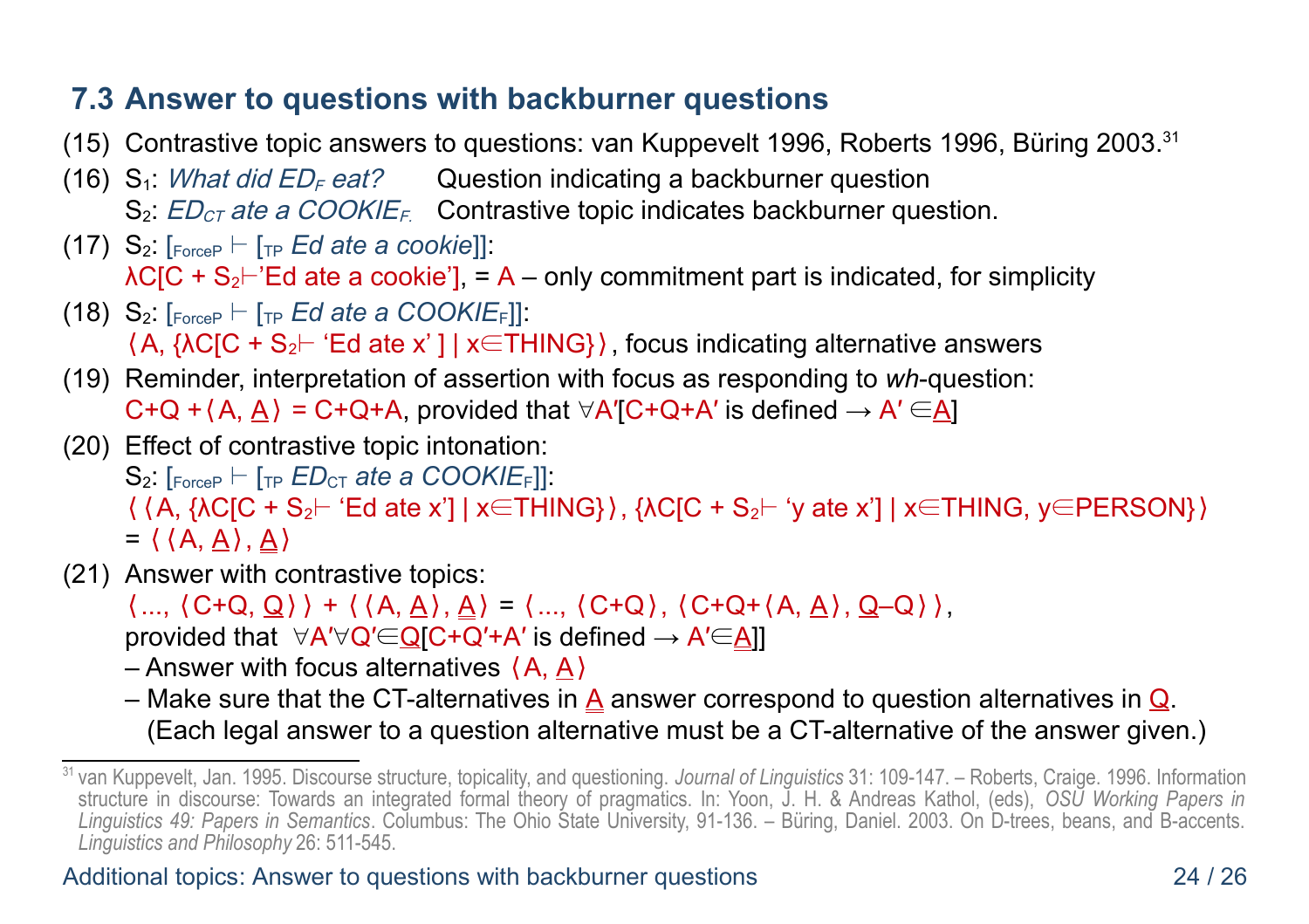#### **7.4 Another kind of focus in polarity questions**

- <span id="page-24-0"></span>(22) Polarity questions can be marked for focus alternatives as well, to create backburner questions: I'm interested in whether Bill and Ed ate a cookie. Let's start with Ed. Did HE eat a cookie?
- <span id="page-24-1"></span>(23) This is different from focus in polarity questions discussed above: I notice that a cookie is missing. Bill and Ed were in the room. Did ED eat a/the cookie?

The answer patterns are different:

- (24)  $S<sub>1</sub>$ : [\(22\).](#page-24-0)  $S<sub>2</sub>$ : *Yes, he did.* still incomplete, as information about Bill is missing.  $S_1$ : [\(23\).](#page-24-1)  $S_2$ : *Yes, he did.* – a complete answer.
- (25) S<sub>1</sub>: (22) S<sub>2</sub>: *No, but BILL<sub>CT</sub> DID<sub>F</sub>.* S<sub>1</sub>: [\(23\).](#page-24-1) S<sub>2</sub>: *No*, *BILL<sub>F</sub>* did.
- (26) The marking patterns are different in Turkish (Kamali & Büring 2011), with final  $ml$ : ALI iskambıl oynar mı?

Ali cards plays MI – 'Did ALI play cards?', 'Was ALI one of the people that played cards?' Non-exhaustive interpretation, Ali is a contrastive topic, not a focus.

- (27) Analysis as **bipolar** question, where focus marks contrastive topic and introduces question alternatives, similar to focus in constituent questions.
- (28) We have to distinguish between:
	- Contrastive topics in questions in general (constituent and polarity)
	- Focus in polarity questions, a genuine phenomenon.